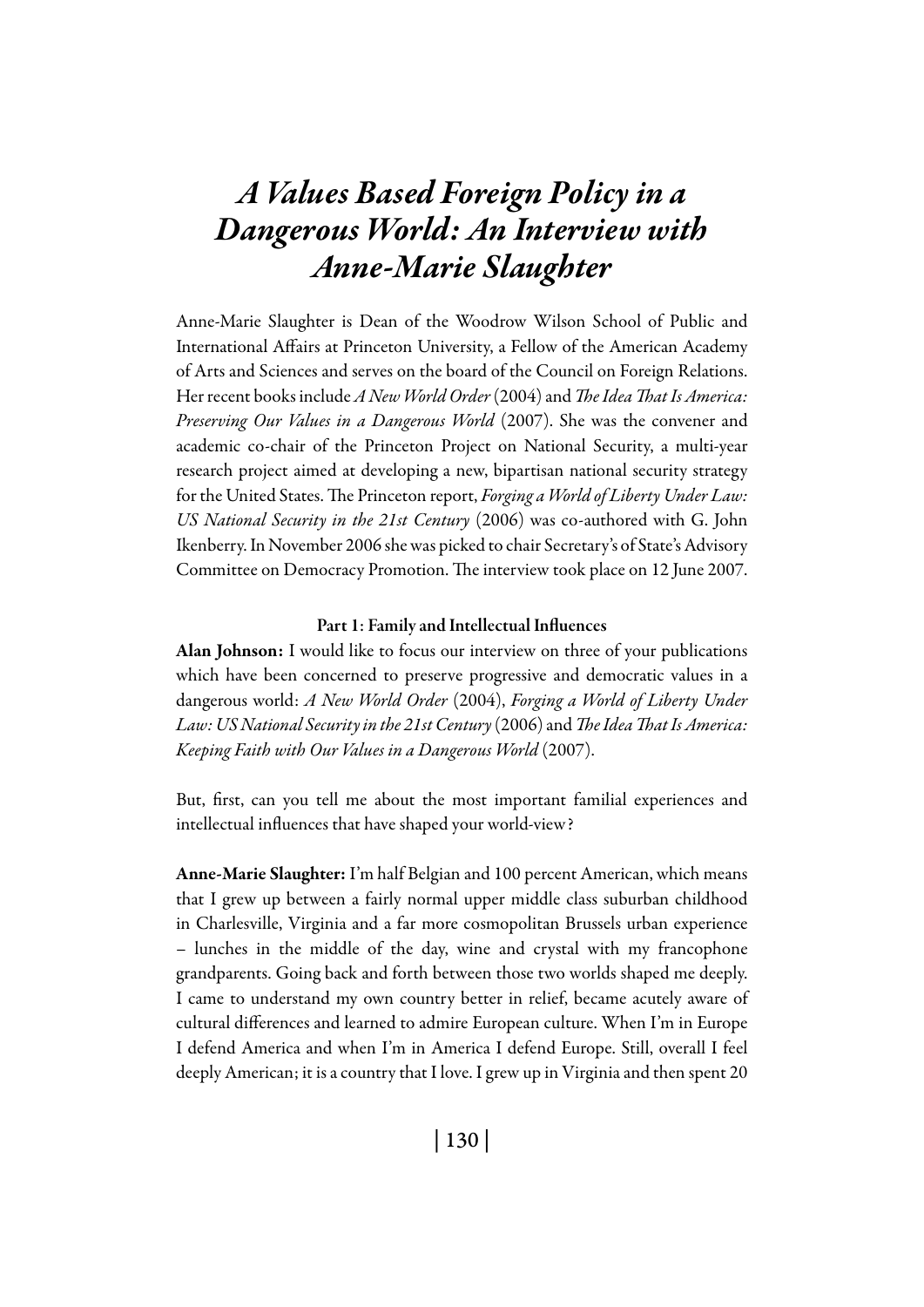years in Massachusetts – the cradles of America. The book I've just written says 'My country has been hijacked and I want it back.'

Alan Johnson: How about books? What would you say were the most important books that shaped your mind?

Anne-Marie Slaughter: I was deeply influenced by a small book called *The Cuban Missile Crisis* written by a man that became my mentor, Abram Chayes. He was a great Harvard Law professor and was deeply committed to the power of the law. He had been the legal adviser for the Kennedy administration and had devised the idea of 'quarantine' rather than a 'blockade,' which was very important legally in terms of getting OAS support for the Kennedy administration's handling of the Cuban Missile Crisis. He was committed to multilateralism even if it takes longer. And yet he was also the man who represented Nicaragua when the Nicaraguan government sued the United States for mining its harbours, a case that I worked on with him in law school. After serving as his government's highest lawyer, he then represented another country against his government to hold his country to its own highest standards.

Alan Johnson: So he is a kind of model for the kind of patriotism you extol in your new book, *The Idea that is America?*

Anne-Marie Slaughter: Absolutely. I read his book in college and was so taken with the model he offered of how international law could work, even in a politically charged environment, I went to Harvard Law School to try to work with him. He became my mentor and I worked for him for 4 years after graduating. Later, at Oxford, I was influenced by Hedley Bull, as a thinker on international relations.

I'm a pretty classic liberal, not in the European free market sense, but in the genuinely Lockean enlightenment sense.

#### Part 2: *A New World Order* (2004)

Alan Johnson: In your book *A New World Order* (2004) you argued that we live in a new world of intense economic and security interdependence that has outgrown 'command and control' models of governance. Fluid transnational networks – a dense yet decentralised global maze of judges, regulators, and legislators – are now vital to contemporary international relations. The book maps the ways in which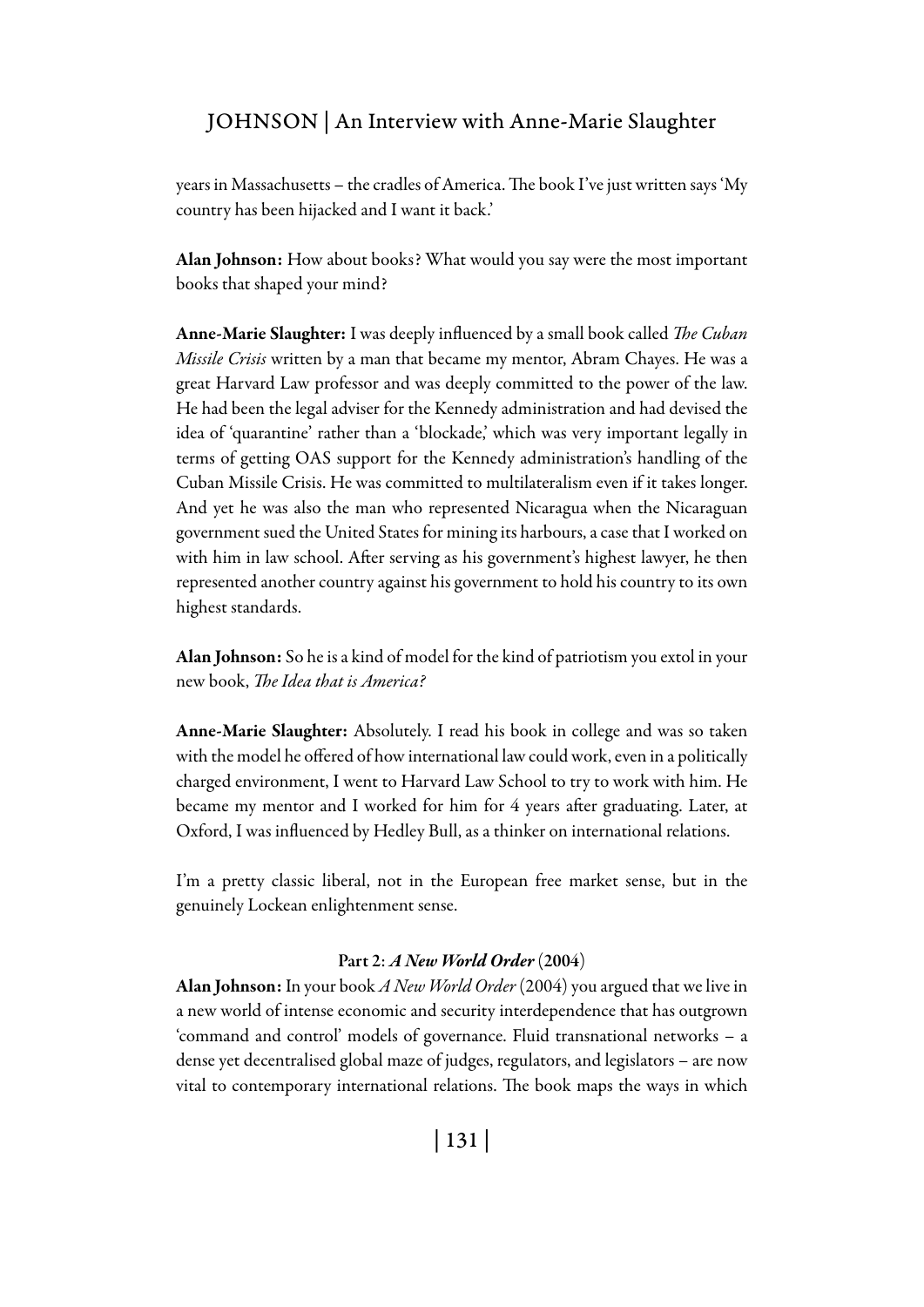global governance is being transformed as governments work together through these transnational networks in response to the challenges of interdependence. Can you give the readers an example of a 'network,' so we are clear what we are talking about?

Anne-Marie Slaughter: Let me give a few examples, because networks take different forms. One would be the international competition network which is a global network of anti-trust officials (or 'competition officials,' in Euro-speak). They come together, exchange best practices, harmonise policy, and anticipate problems. Another would be the International Network for Environmental Compliance and Enforcement (INECE). It was founded by the American EPA and the Dutch EPA. And the best known example is the Basle Committee of Central Bankers, which is powerful and problematic – problematic exactly because it's so powerful! A lot of financial regulation is done through the Basle Committee and networks such as the International Organisation of Securities Commission (IOSCO). And the final example I would offer is the European Association of Constitutional Judges which meets on a regular basis. When we think about the EU legal system we tend to think of hierarchical structures – the European Court of Justice, the Court of First Instance, and so on. But I would argue that much of the work of making EU and national law mesh is actually done through this network of constitutional court judges who know each other, exchange cases, and interact with the judges on the EU courts as well. In fact, there is even a global network of constitutional judges, but it's not formal.

Alan Johnson: Let's explore the potential of these kinds of global networks. In the book you talk about the fact that globalisation has produced a 'governance trilemma' but that transnational networks can be part of the solution. Can you explain?

Anne-Marie Slaughter: The problem is that on the one hand we need much more global capacity to solve problems that transcend any one nation. On the other hand, we don't want a centralised world government. I've never been in a country where people say, 'Yes, we'd like a world government.' So the response has been 'Well, let's have policy networks open to anybody interested in an issue.' So, if you're interested in global warming as a scientist, or an activist, or a government official, or a foundation official, or an NGO, you can all just get together and work on it. The problem with that solution is that you can't figure out whom to hold to account. And the people who are most interested in something are not always

| 132 |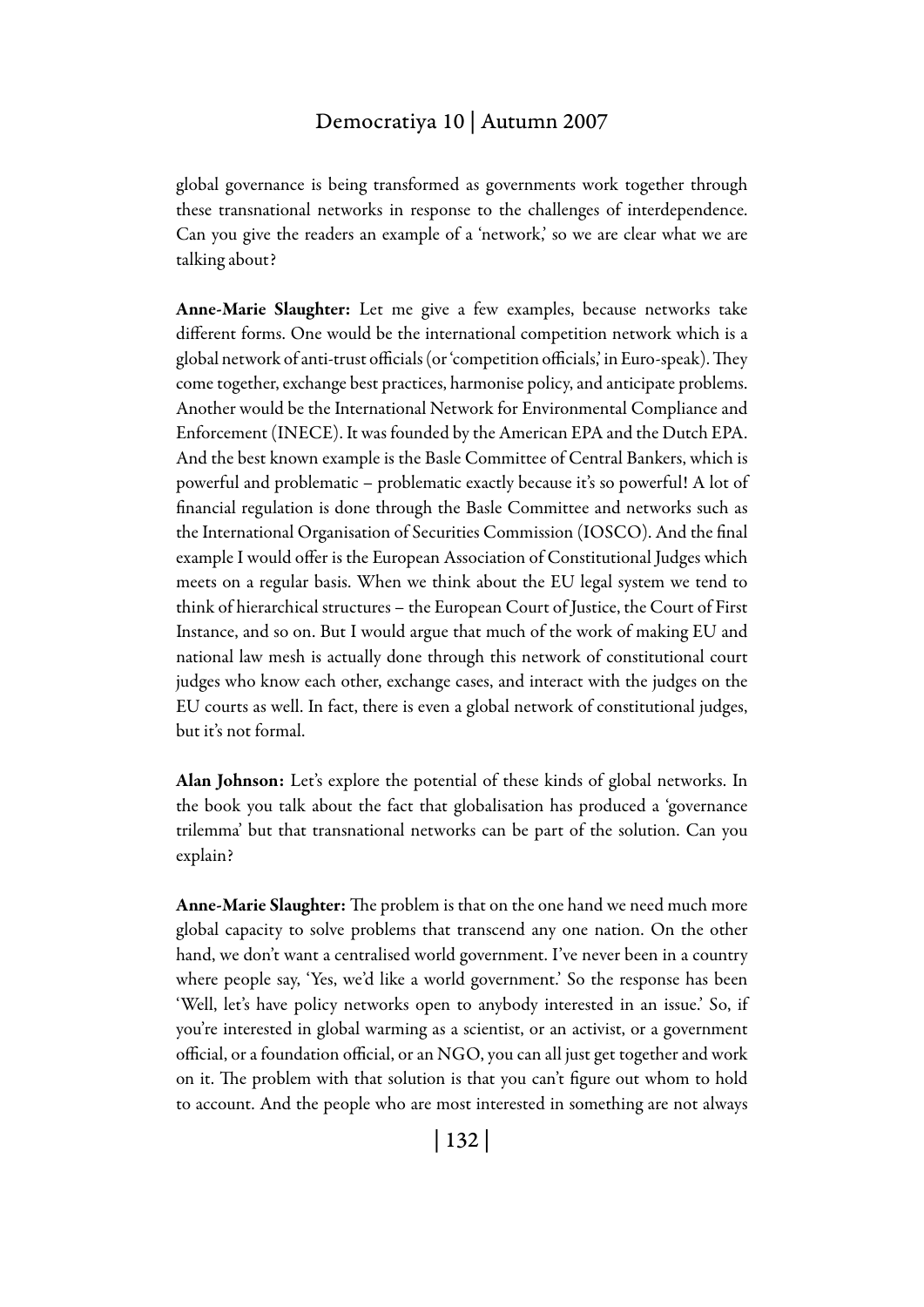terribly representative. You don't want the most ardent environmentalist making decisions for you because almost by definition that person is probably far more willing to make compromises than the median voter. So you have a 'trilemma': (a) you need global capacity; (b) you don't want world government; but (c) neither do you want amorphous gatherings to make unaccountable decisions.

I argue that networks are part of the solution to the trilemma because while they give us global capacity they also give us accountability. They are not a centralised world government or a policy network of everybody, but a network of government officials who can be held accountable and who can form the spine of a larger network bringing in NGOs. It's not that you don't want lots of other people to be involved but you need someone you can hold to account.

Alan Johnson: You've said that government networks are under-appreciated, under-supported and under-used when it comes to addressing the central problems of global governance. If we took one of those problems – say, counter-terrorism, or post-conflict transition or nation-building – can you give us a sense of how enhanced network capacity would transform our ability to address the problem?

Anne-Marie Slaughter: Well, let's take nation building. What we are lacking globally is what the EU uses when it has a candidate member. A country is actually socialised into the EU. It is supported to help meet EU standards through the engagement of all the country's officials, pretty low level ones included, in EU networks. The EU operates through these networks involving every government official imaginable. Of course, that is the deluxe model, and not something I think you can replicate except on a regional basis. But imagine if we had had a sort of working model able to plug into Iraq. Of course there is terrible violence and insecurity, but right now what you're also hearing out of Baghdad is that a lot of the problems involve lack of technocratic competence. The people who used to run the state are no longer there, the new people who run the state are not trained. There would be both political and technocratic benefits if we could have extended the EU networks, tacked on the US, tacked on Turkish officials, tacked on some Indian officials, some Jordanians, and so on. If we had these networks, properly funded and developed, we would have a web that we could then plug into any country that desperately needs ongoing help for a decade or more. But we don't have that. What we have instead is ad hoc help. The US or the UN parachutes in a bunch of officials and they work 6 months and then they go back home. They can do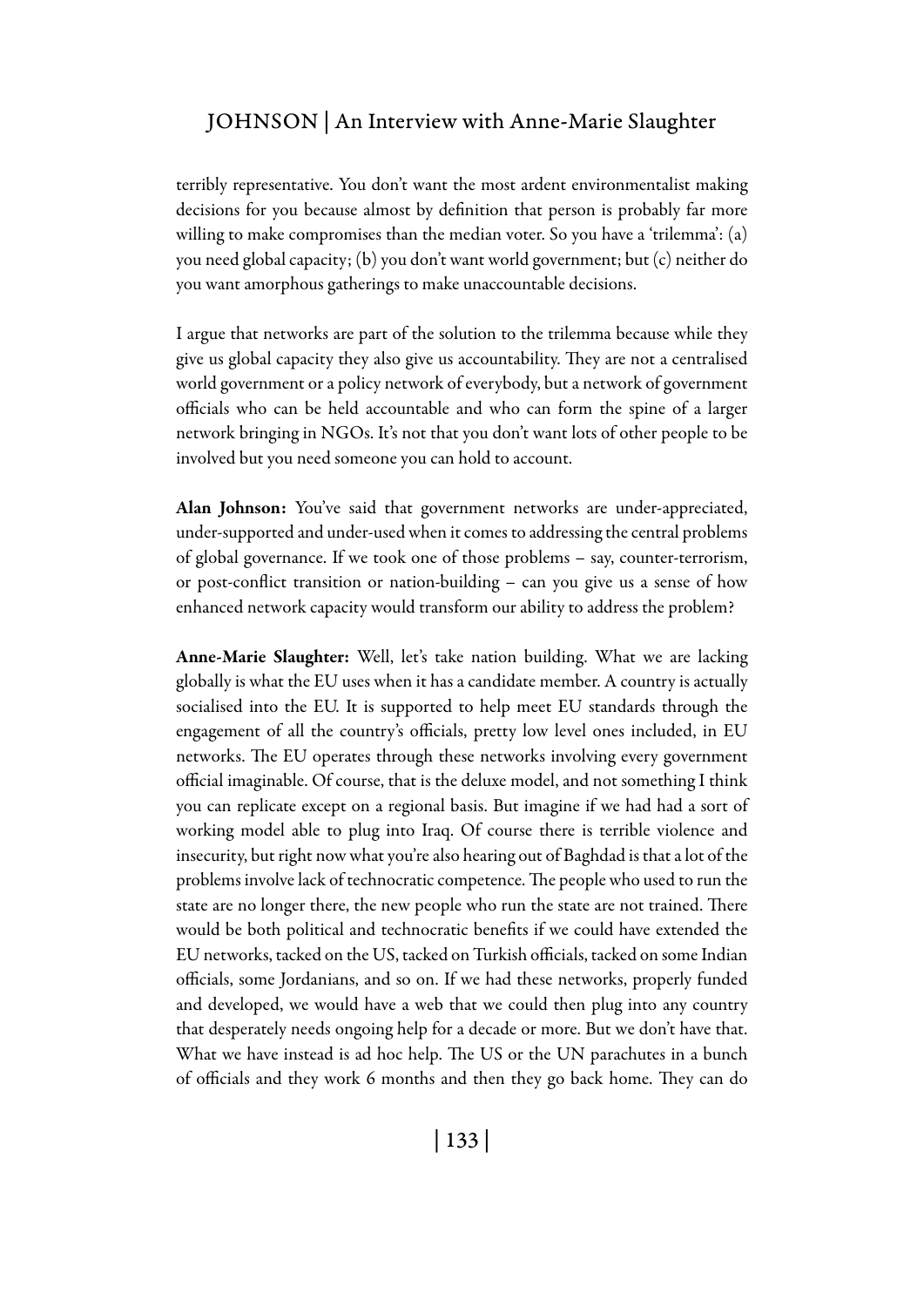temporary things, but what they can't do is support a fledgling government on an ongoing basis.

Alan Johnson: What do you think the main obstacles are to the development of that capacity at the moment? What's stopping it?

Anne-Marie Slaughter: It is genuinely a failure of conceptualisation. Imagine if after 9/11 George Bush had gone before the world and said 'After the cold war we face new kinds of global threats. Terrorism is a global networked crime, as is arms trafficking and nuclear proliferation. And, as we did after 1945, the United States is going to lead the way to create a new set of global institutions for this new era to meet these global threats. We will create the global justice network, the global health network, the global environmental network. Those new networks will work with existing international institutions to strengthen world order.' But politicians find it very hard to understand that networks are institutions. Networks are the institutions best fitted for the conditions of the 21st century because they're very flexible, they operate much faster, and they use national resources rather than international resources. Politicians still think 'institution' means a big building in Geneva or New York or Nairobi with a bureaucracy and a letterhead.

Alan Johnson: How can we avoid the danger of elite capture of transnational network power?

Anne-Marie Slaughter: Well, when you're talking about regulators you always have the danger of elite capture. All liberal democracies struggle with that as a domestic matter. On the one hand we seek to empower our ministries, or, in our case, executive agencies. They all have to be able to operate quasi-autonomously. On the other hand, we need to hold them accountable. Global networks just amplify that same issue. Regulators meet with their counterparts and shape policy. You have to decide whether to give them instructions ex ante as to what they can and can't do, or to let them do what they think they need to do and come back and justify it. These are standard questions for regulation. It's up to each nation to decide what authority to give to representatives and networks. But these are second generation problems – we're not there yet in terms of using these networks effectively.

Alan Johnson: Do you envisage global networks having an enforcement capacity, eventually?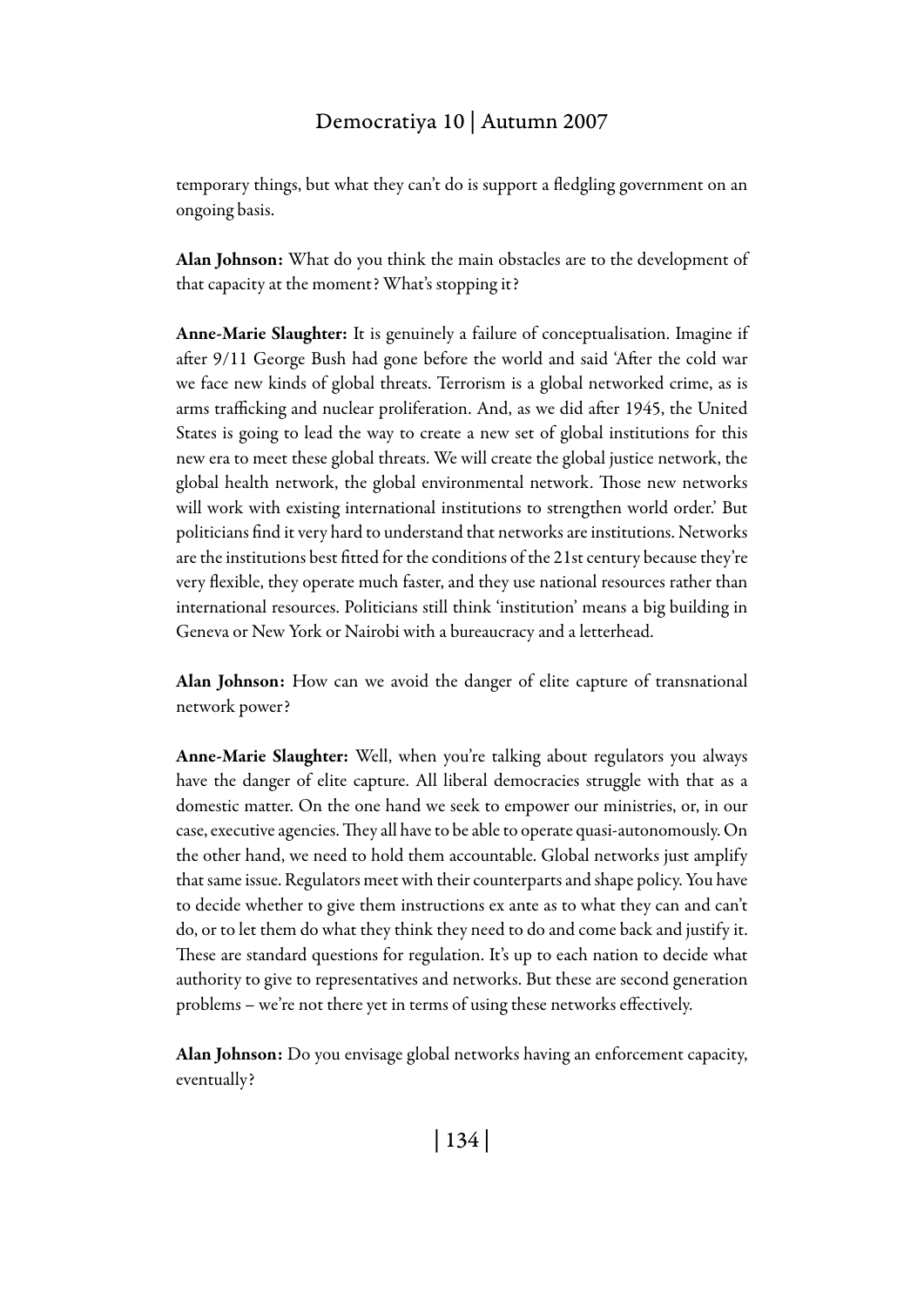Anne-Marie Slaughter: There are enforcement networks right now. Take antitrust networks. We have legislation that says our Justice Department can talk to the European Commission and the Australian competition authority and the Canadian competition authority and the Japanese competition authority to coordinate enforcement. The same thing is true in bankruptcy, for instance. You now have networks of global bankruptcy judges. You have to – they're dealing with global bankruptcies. In the terrorism area the great successes in fighting terrorist networks have come precisely through counter-networks, largely in the US and Europe, but by no means exclusively – you get a lot of co-operation in Singapore and Indonesia and the Philippines.

Alan Johnson: What about those global civil society networks that have emerged explosively 'from below?' How do you see the evolving relationship between networks formed 'from above' and 'from below?'

Anne-Marie Slaughter: Corporations, NGOs and criminals are all organised in networks because networks fit with the speed, decentralisation, and communications technology of the 21st century. Governments are the outliers. If you create government networks you will empower civil society networks because you will give them valuable interlocutors. Take the environmental arena. Right now, if you are an environmental NGO you can go to the UN, or the UN environmental programme in Nairobi, or lobby the WTO, or lobby individual national governments, but you don't have one address where you know you are getting the people who are making the key decisions. If you have a global environmental network of the environmental ministers and they meet a couple of times every year, then civil society knows who is meeting, what decisions are on the agenda and how to influence them.

We need global norms about the transparency of these entities. And they have to have a website! Networks become real when they become virtual. If they are not virtual they're just 'I know somebody who knows somebody who knows somebody.' The minute you put them on the web you get specifics – here's the members, when they meet, and what's on the agenda. It would *empower* civil society if you formalised these global networks enough to enhance their capacity and their accountability, but not so much that you turn them into big vertical bureaucracies that are just like the ones we've already got.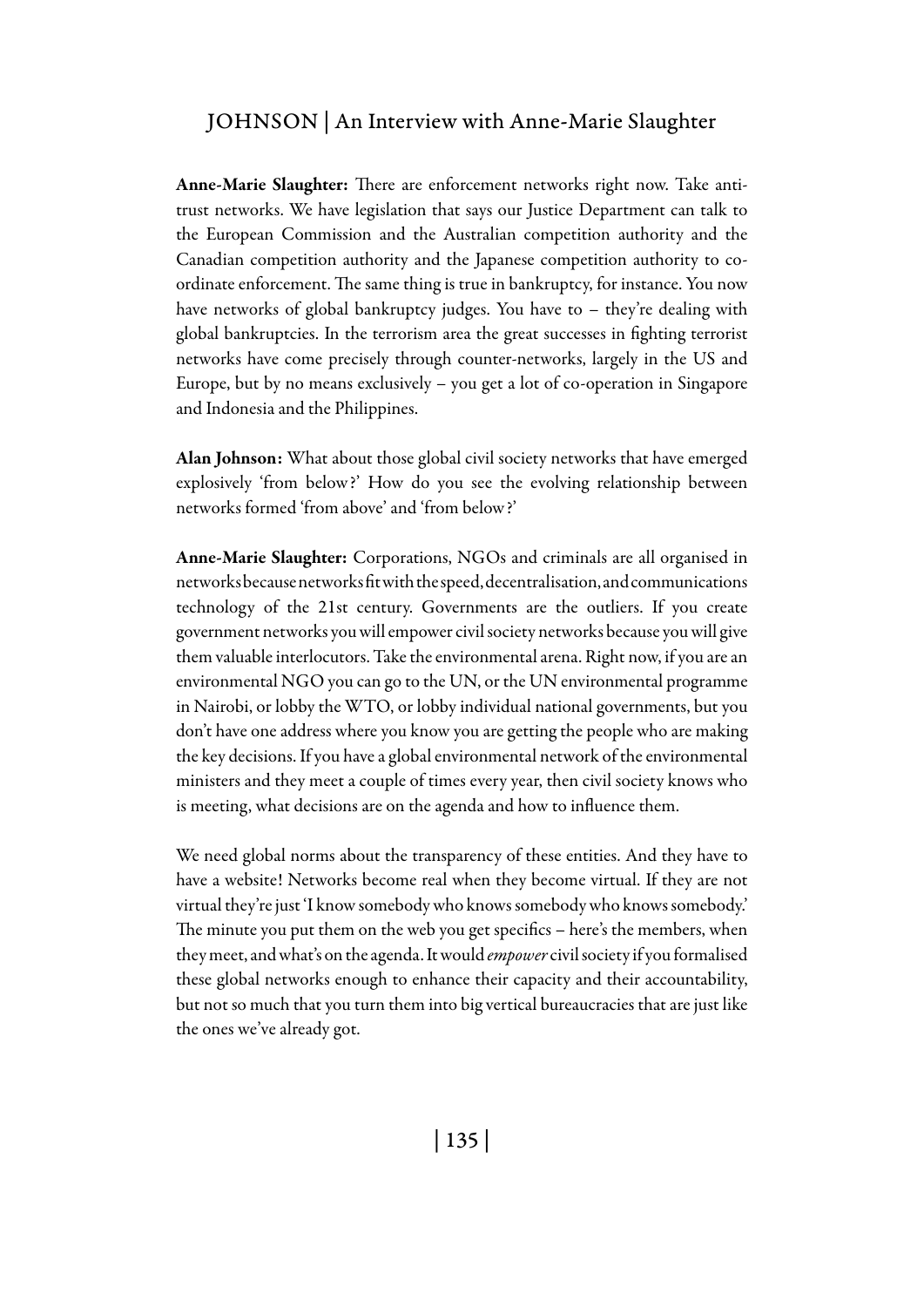#### The problem with 'global covenants'

Alan Johnson: You have admired but, ultimately, been unpersuaded by David Held's cosmopolitan blueprint for a 'global covenant.' Why?

Anne-Marie Slaughter: I truly don't think there is the kind of global community that must exist to create a global covenant. He's really positing a global polity and we are very, very, very far from that. So his starting point is 'If we had this, then….' Well, yes, but we don't have it, and talking about it will, in many countries, push us further from having it. In the United States when you start talking about a 'global covenant' you empower the sovereigntists – people who (for some legitimate liberal democratic reasons) already see their ability to shape their own futures being eroded. If you want to get to the place Held wants to get to you'd be better off working through national officials, and taking heed of people's fears at every step, rather than positing something that looks like world government.

Alan Johnson: This suggests you think we are in a transitional era. A couple of contrasting phrases in an article you wrote recently struck me forcefully. The first was oriented to the future: 'the global community should create a capacity to be able to...'; the second to the present: 'But absent that capacity….' Perhaps much of our present difficulty in formulating strategy and policy is because we must do politics on this difficult transitional terrain. Policy must be guided by (a) our knowledge that we need capacity, and (b) our knowledge that we lack it. My question: how should political theory and political practice act on that transitional terrain?

Anne-Marie Slaughter: There are two ways in which that terrain is very challenging. First is the conceptual challenge: we need new blueprints. Our situation is akin to that faced by the various framers of liberal democracies back in the 18th century, and, as my colleague Robert Keohane has written, particularly akin to that of the American framers. We need new forms because we're not going to get there with our current conceptual frameworks and our current intellectual technology. So we're muddling through.

Second, there is the political challenge. The new terrain demands we do two-level game politics (to use political science terminology). In other words, we have to play on the domestic front and on the international front at once. And it is triply complicated because international players can see your domestic front. That can help you if, for instance, your foreign partners know your congress won't pass things so don't ask you to give them up. But it can also hurt you if your domestic

| 136 |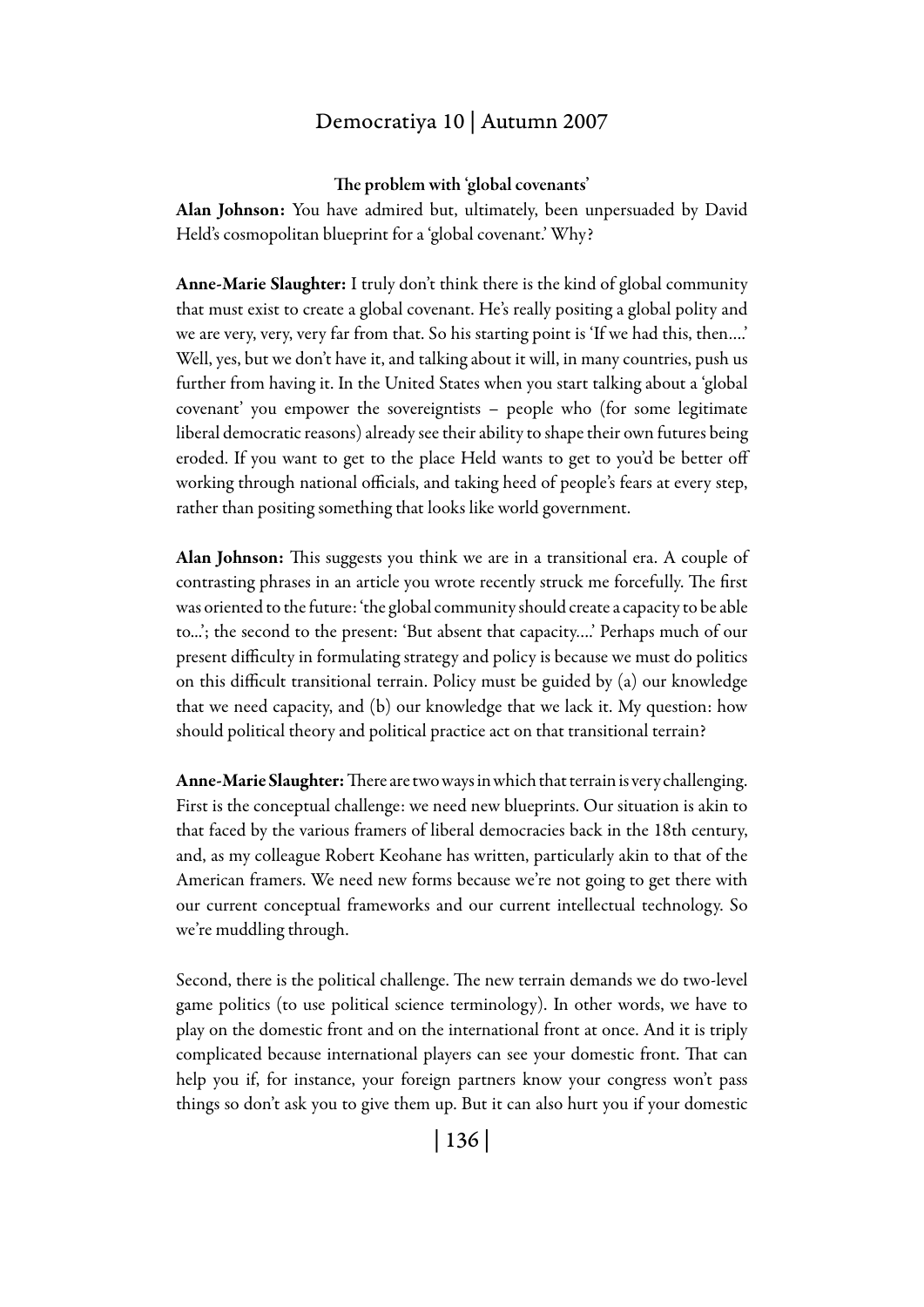### JOHNSON | An Interview with Anne-Marie Slaughter

opponents can take things that are happening in the international sphere and make them a domestic political issue. The new politics requires people who are much more politically attuned than classic diplomats, or classic foreign ministers even. It used to be that our world of 'foreign policy' was always a post-election world. The elections were always run on bread and butter issues and then when somebody came into office, he or she could appoint the foreign minister and that person would work with the diplomats. Well, no more. You really have got to be paying attention to what sells domestically, and at the same time know how to take that little political space you've got, intercept it with the political space of 191 other nations, or at least the nations of a region, and create something that will actually fly!

This is one major reason I wrote *The Idea That Is America*, which is aimed at the ordinary American voters rather than at the foreign policy community. These days you have to be able to do foreign policy at that level if you're going to be able to create the political space necessary to do some of the things we need to do.

#### Part 3: Forging a World of Liberty Under Law: US National Security in the 21st

#### Century (2006)

Alan Johnson: One effort to face these conceptual and political challenges was the Princeton Project on National Security. You were the convener and academic cochair of this ambitious undertaking, which involved experts working collaboratively over a long period to develop a new, bipartisan national security strategy for the United States. Your report, co-authored with G. John Ikenberry, *Forging a World of Liberty Under Law: US National Security in the 21st Century*, was published in 2006.

When the report was launched you said, 'We set out to write a collective 'X' article … We went looking for something like containment. We went looking for that one magic phrase that would capture American national security policy in the 21st century in the way that containment did, at least apocryphally, in the 20th century. About halfway through, we realised that was impossible.' Why was that?

Anne-Marie Slaughter: In the 20th century, at different times, it was easy to identify a primary threat – the one threat that, if you didn't get that right, it didn't matter what else you did. In the early part of the century you're talking about rising powers, then you're talking about fascism, and then you're talking about

| 137 |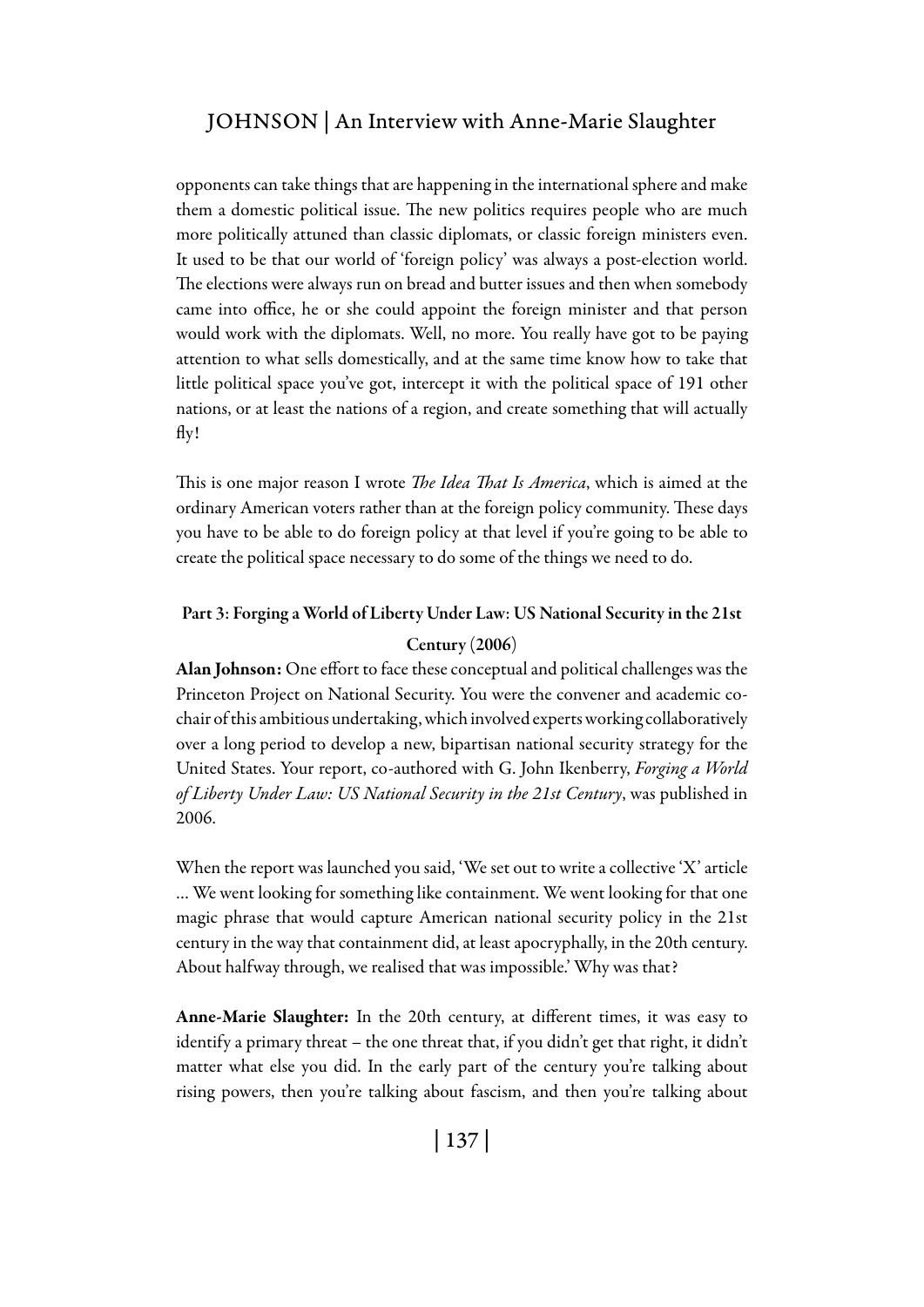communism. What is truly different in the 21st century is that although you do face terrorism as a major threat, it is not the only one. No one could argue that terrorist networks are a greater threat than, say, nuclear proliferation. Of course there's an intersection between the two – nuclear proliferation can result in the terrorists getting a nuclear weapon – but even absent that, the spectre of suddenly having a nuclear Iran or a nuclear Saudi Arabia is a nightmare. Similarly with climate change – if we don't tackle this we're not going to have a planet, while in the shorter term there will be security issues that are going to result from nations trying desperately to counter the effects of climate change. The Princeton Project participants realised that looking for an equivalent to containment presumed one overarching threat. But we are in a world of multiple threats, and at least 5 of them – terrorism, nuclear proliferation, pandemics, climate change, the implosion of the Middle East – are equal in gravity. And there are two major challenges: the rise of India and China and the challenge of managing globalisation. So you have to have a strategy that can respond in multiple directions at once.

Alan Johnson: Some have said the Princeton Project did not offer a strategy so much as a laundry list of threats. At the foreign policy blog, TPM café, one critic wrote, 'The point of a grand strategy is to prioritize, and [the Report] simply refuses to do that.'

Anne-Marie Slaughter: And that, as far as we're concerned, is old thinking. If that's your attitude you are not going to be able to shape a strategy that can work. This was a *collective* conclusion, after a lot of thinking by a lot of great minds. A Grand Strategy group led by John Ikenberry and Frank Fukuyama came in and said 'we're not paying nearly enough attention to the rise in India and China' – and in geopolitical terms that in itself is the major issue. In classic geopolitics, where you're looking at relations between states, the issue of accommodating rising states is huge. America must focus on what's happening in Asia – the threats that are not being faced and the opportunities that are being lost. And we had other experts writing on nuclear proliferation, terrorism, bio-threats, climate change, and energy security.

The demand that we prioritise is part of the problem. The Bush administration has decided the successor to Nazism and Communism is 'Islamofascism.' We think that's both counter-productive in its own terms and an example of 20th Century thinking trying to cope with a 21st century world.

| 138 |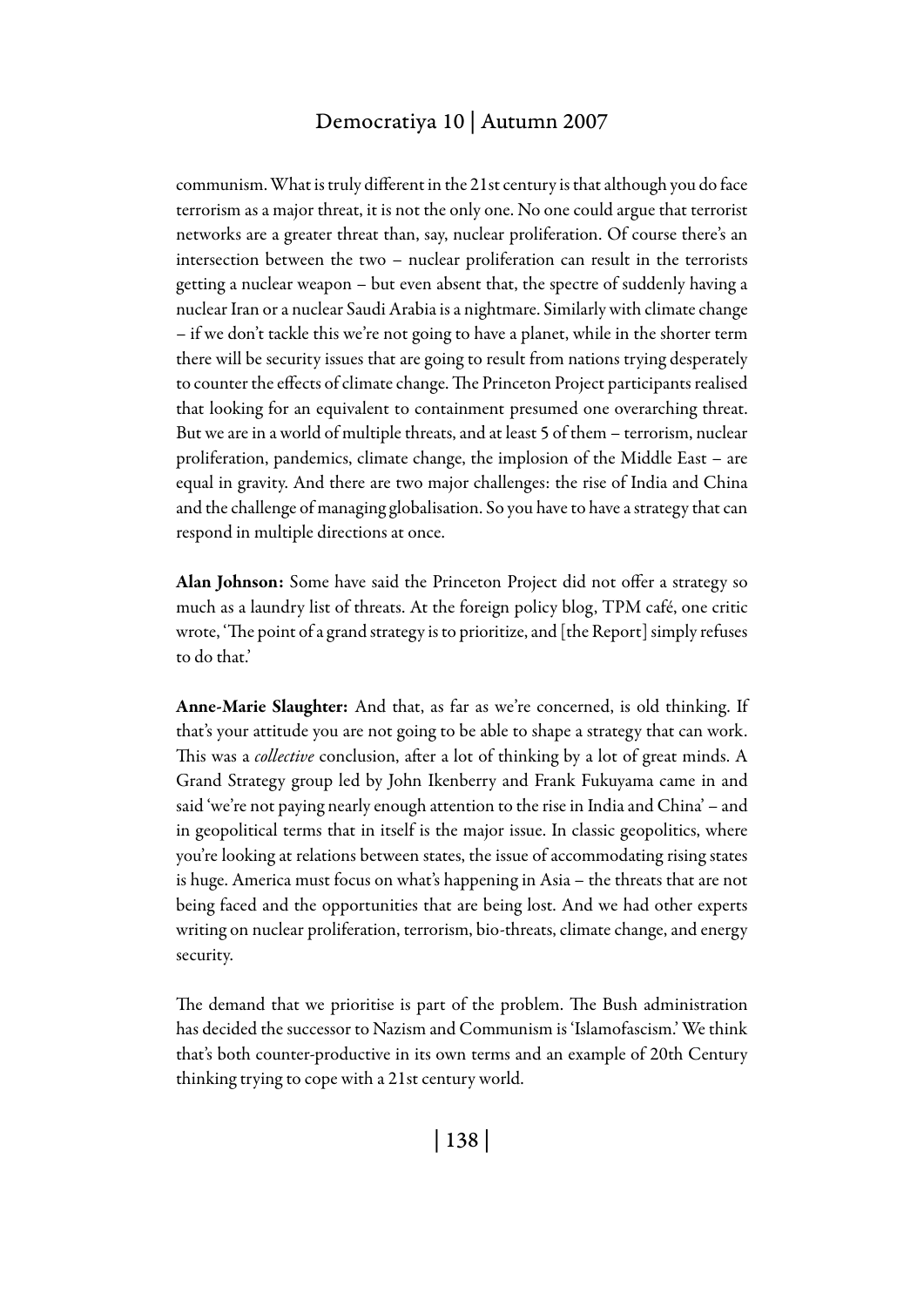### JOHNSON | An Interview with Anne-Marie Slaughter

Alan Johnson: Nonetheless, you and G. John Ikenberry did propose one overarching concept to sum up the strategic framework you proposed: 'liberty under law.' What does that concept seek to foreground?

Anne-Marie Slaughter: A large part of what we are getting at with that concept has been American policy since Jefferson – that for moral and instrumental reasons a world of mature liberal democracies would be a better and safer place. That's Kant and Jefferson both. When he was national security adviser, Tony Lake developed the strategy of 'enlargement' – i.e. enlarging the community of democracies. But what we really sought to foreground, as you put it, is an end-state of liberty under law, meaning countries governed by the rule of law, where the law itself safeguards individual liberty consistent with the obligations of the community as a whole. Democracy, if by that you mean representative government, is one part of that world, but only one part, and is anyway a much more complex system than just representative elections. Our founders understood that. Our history, and the history of any liberal democracy, is as much or more about building the institutions that create accountable governments and rights-regarding government as it is about popular government. That was a huge part of what we were signalling.

We were also signalling that you have to have rules at the international level as well as the domestic level. A *world* of liberty under the law is not the same as saying a world of liberal democratic states, although that's part of what we're talking about. It's saying liberal democratic states should be subject to international law.

Alan Johnson: What are the central differences, and what are the elements of continuity, if any exist, between 'the Bush doctrine' and the 'grand strategy of forging a world of liberty under law' that you propose?

Anne-Marie Slaughter: Tell me what you mean by 'The Bush Doctrine.'

Alan Johnson: Let's say a fairly aggressive strategy of promoting democracies, a willingness to use military force as one, at least, of the tools to achieve that, and a refusal to be put off from using that force because you haven't been able to put an international alliance in place. Plus the idea that the root cause of the threat is the stagnation – politically, economically and culturally – of an entire region, so the only serious response is to promote political change in that region.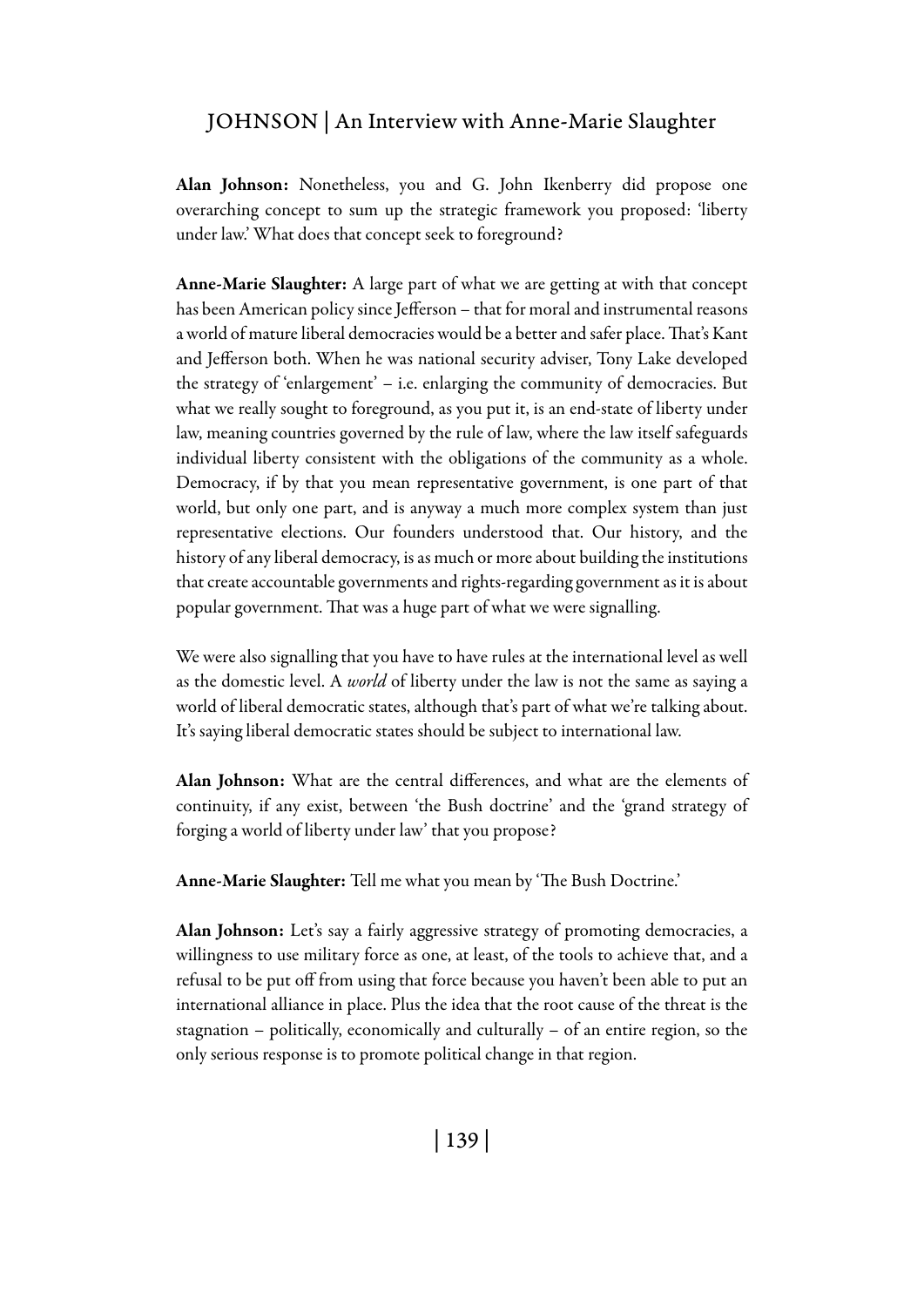Anne-Marie Slaughter: The Bush administration at its best looks long term at a lot of problems. Terrorism is the most obvious. The Bush administration sees terrorists as a symptom and thinks that to defeat terrorism it will require social and economic and political change to empower individuals to make the most of their lives. And that's the concept of liberty – the liberty to flourish as human beings. And in *that* sense the Bush administration is continuing the policy of the Clinton administration, which is continuing the policy of the Reagan administration, which is continuing the policy of the Carter administration. You really have to go back to Kissinger before you get a break. A lot of what's happened since Kissinger was in reaction to a purely 'realist' foreign policy. So there is continuity there. We agree that long term democratisation is the best hope of creating a safer and better international environment for all of us. And that does involve thinking about political change. Similarly, we also think there is great value in liberal democracies being able to bolster one another. So we propose a 'concert of democracies' – which has gotten a lot of heat – the Chinese and some Democrats are equally furious. (laughs)

Alan Johnson: Well, don't be put off.

Anne-Marie Slaughter: Oh, we're not. But we differ from the 'Bush doctrine' on a number of grounds.

First, regarding the willingness to use military force. That's the biggest difference between the neo-cons and John and me. We share a lot of ends but we really disagree on means. We are far more sceptical of the ability to achieve long term change with what inevitably has to be short term means. Throwing troops at a problem is a short-term solution.

Second, we are far more humble about how pro-active a role the United States can really play. We see a huge role for a community of liberal democracies to support new democratic forces in different countries. And we see a role for economic change. And we talk a lot about PAR (popular, accountable, and rights-regarding governments) and believe that a large part of getting accountable government is fighting corruption, making things more transparent, making it clear where the money goes, and building courts and checks and balances.

Third, we think it's a much more *complex* and *longer term* process than the Bush administration, which has had the hubris to think 'Gee, we can just set things in

| 140 |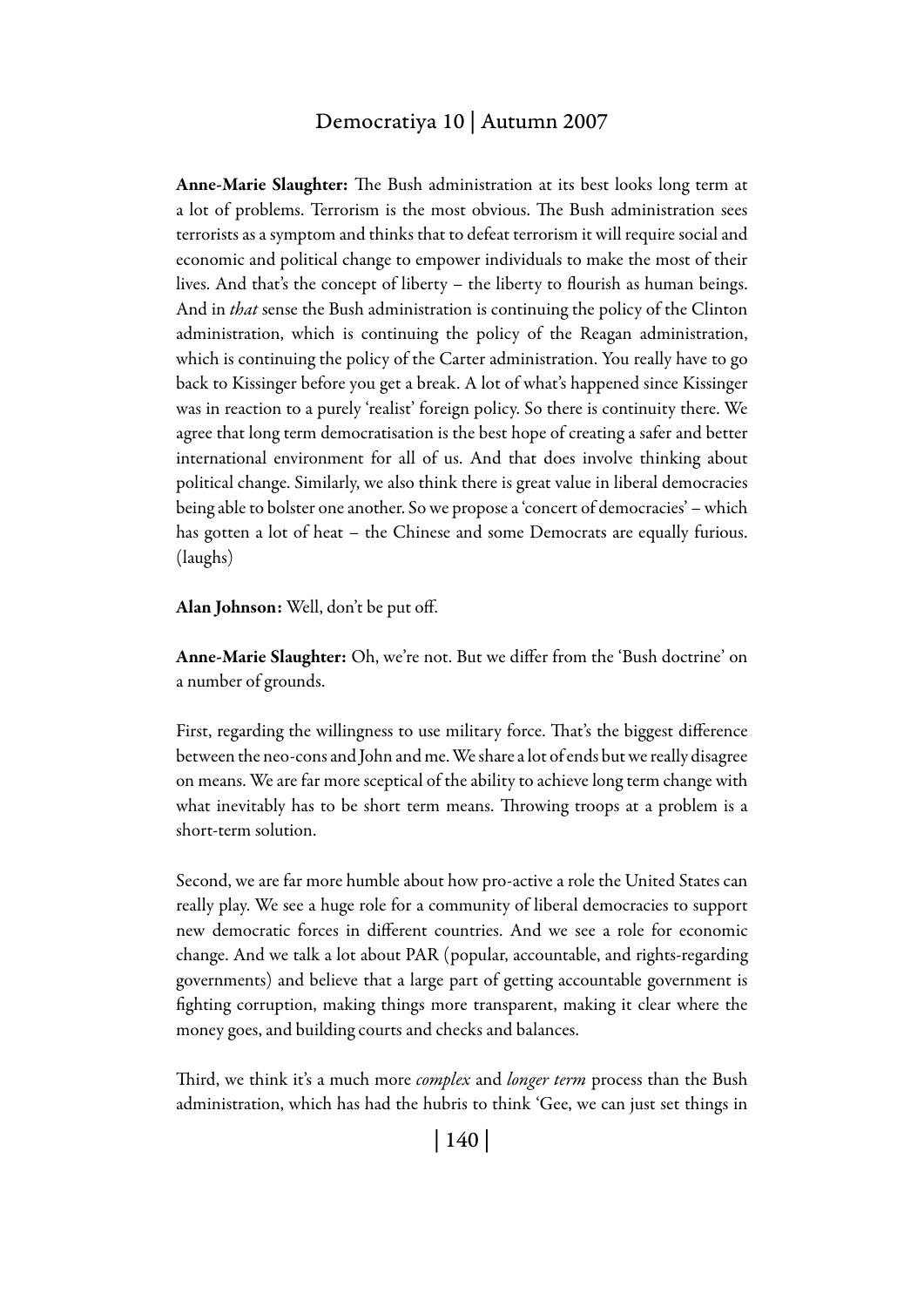### JOHNSON | An Interview with Anne-Marie Slaughter

motion and they will take it from there.' In my book I use this great quote from Jefferson where he says, 'The ball of liberty is now well in motion and will roll around the world.' Well, it's not that simple.

#### The Domestic Politics of Foreign Policy

Alan Johnson: Some have said the foreign policy proposed in Liberty Under the Law is too clever by half, as we'd say over here. These critics say that a complex policy will always lose out to the simpler policy, whether it's 'containment' or 'war on terror.' How do you respond?

Anne-Marie Slaughter: In two ways. First, the book I just wrote, The Idea That Is America, has a lot of the same ideas in it as the Princeton Project but is written in a much simpler way. Second, the real question is whether you can convince American voters that 'Islamofascism' is 20th century thinking and that as reluctant as they may be to accept a more complex messy world, that's the world they're in. I think you can. The 'war on terror' frame is leaving us unprepared for a whole lot of things that individual voters can see with their own eyes. They can see the rise of China economically, they can see the dangers of nuclear proliferation, they can certainly see climate change, and they can see the vital importance of energy security.

The Pentagon itself tried to change the GWOT (the global war on terror) to the GSAVE (the global struggle against violent extremism) recognising that it's not a war, that calling it a war is counterproductive, and that it really is a struggle against violent extremism. Of course they got overruled by the White House, which refused to give up the political value of being 'at war.' I understand the problem of delivering a complex message, and I certainly don't think you engage median voters with the Princeton Report. That would be ridiculous. But can you deliver the message in a way that people will get? Yes.

#### Neither Kissingerian Realism nor Neoconservatism nor Liberal

#### Internationalism. What then?

Alan Johnson: Let's turn to the underpinning philosophy of the Princeton Report. You are no Kissengerian realist, that's for sure. Indeed you point out that it was the 'backlash against Kissingerian realism – against the very idea that U.S. foreign policy would not be guided in some way by American values … [that] fed the neoconservative movement in the first place. You have described yourself as a 'muscular Wilsonian' seeking to 'break out of the corner that the neocons have

| 141 |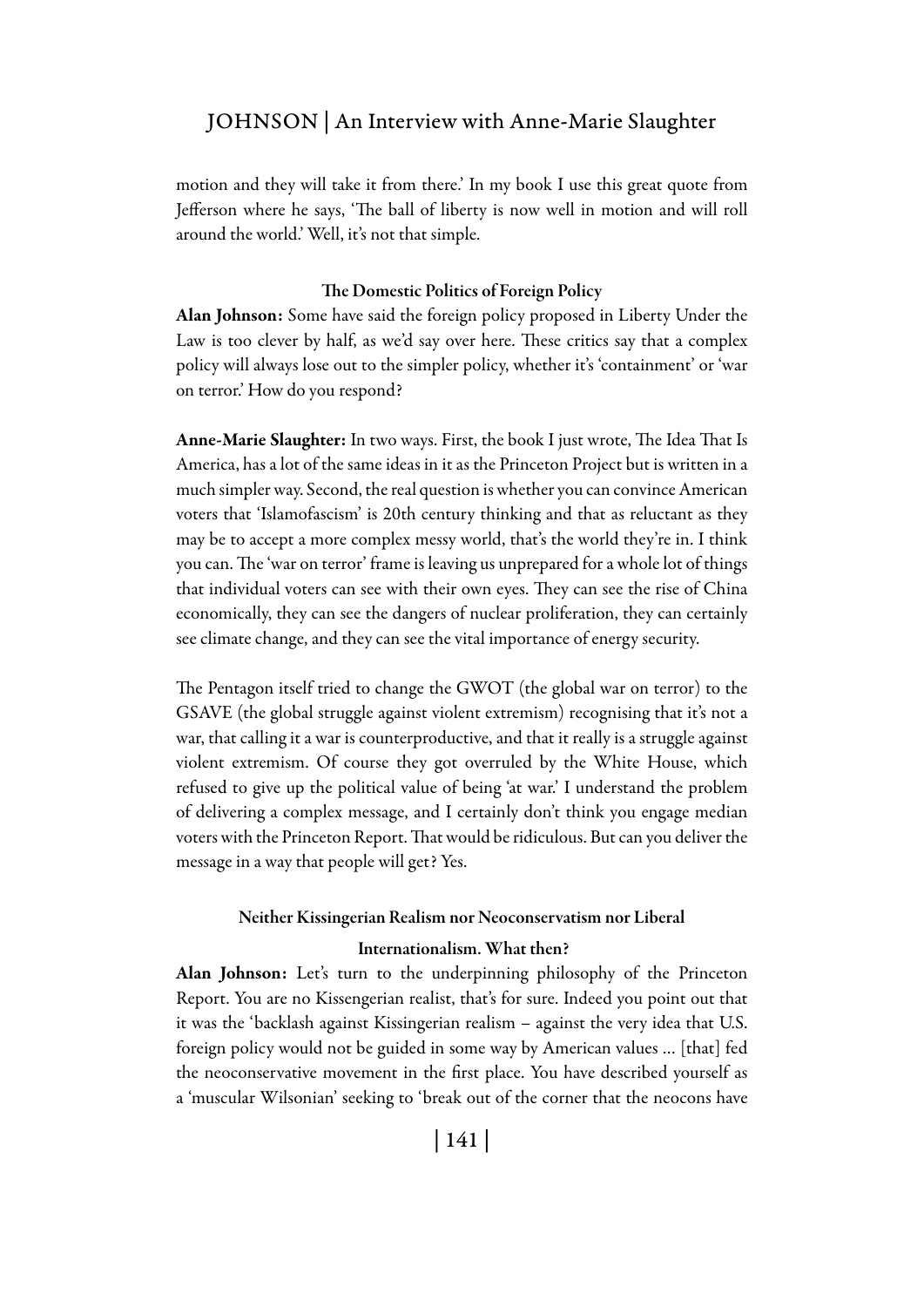boxed us into.' But you are also skeptical of the efficacy of an overly idealistic liberal internationalism, and so you call for 'an intermediate position that is neither liberal internationalist (much less neo-colonialist) nor realist, but that integrates important elements of both.' At the level of foundational ideas, what are you seeking to preserve from liberal internationalism and from realism?

Anne-Marie Slaughter: What I take from liberal internationalism is what it had to begin with but then lost, and which the neo-cons helped bring back. If we go back to Kant, it was assumed that what you could do internationally depended on the types of nations you had domestically. It was never just about multilateralism for its own sake, which it is often understood to be. In its weakest form liberal internationalism became the dogma that you had to work through international institutions, everything has to be done through international institutions without paying attention to the types of governments who are in those types of institutions. But when you get very diverse governments in those institutions – autocracies, oligarchies, theocracies as well as democracies – they are going to water down any effort to distinguish between governments based on domestic regime type. They'll treat a genocidal dictatorship the same way as they'll treat a liberal democracy. And I reject that.

Kant was the first to grapple with what we now call the 'trilemma.' He knew 'world government' was not going to work but he also knew you needed some kind of global governance capacity. His solution was a federation of free states. (He also imagined that relations among the states in this federation would be magically harmonious – I doubt that, but the issue is not absence of conflict, but absence of *violent* conflict.) So, that's the first point: liberal internationalism is not just about multilateralism, but also promoting (or standing for, a better term) liberal democracy as best you can on a global level.

I accept realism in two ways. One, you have to deal with governments that don't look like you. To say that your vision of the world is a world of liberal democratic states where all human beings have a roughly equal shot at governing themselves and determining their life chances is not to say that you're not going to talk to or work with governments that have a very different view, both formally and informally. Two, the best of the realist tradition reminds us of the value of prudence. You can't for a minute believe that Reinhold Niebuhr, for example, is not deeply committed to liberal democracy, but he's also deeply aware of the dangers of missionary visions. And I accept those cautions. I write a lot about the critical importance of tempering

| 142 |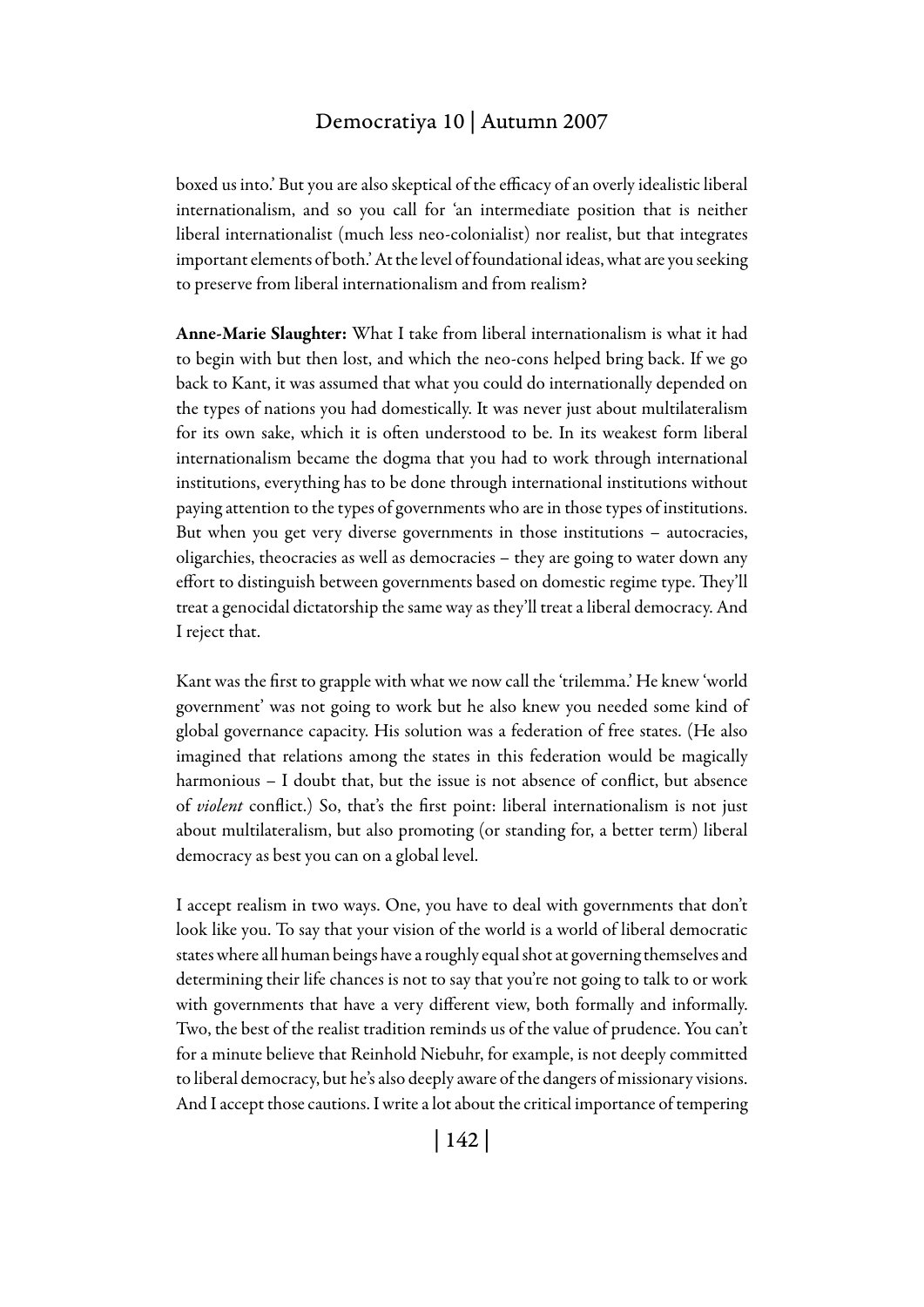### JOHNSON | An Interview with Anne-Marie Slaughter

any vision with humility and a sober grasp of the realities of politics. And, in that sense, the way we now have to play two-level game politics is probably healthy. Nothing brings you down to earth faster than thinking about how on earth you're going to sell something to the voters.

Alan Johnson: One critic has argued that far from integrating pre-existing perspectives the Princeton Project 'suffers from an unresolved ambivalence about two very different approaches to US engagement with the world – global internationalism and democratic multinationalism.' He continues:

The former aims above all to mute the strife of ideologies; to preserve and establish peace and international law; and to establish cooperative frameworks for addressing truly global problems of public health, population growth, resource management and environmental preservation and restoration. The latter is an inherently revolutionary program that seeks to place the United States at the head of a liberal democratic Internationale bent on pursuing political transformation around the globe. While the authors seek to construct an intellectual framework in which these two agendas exist in harmony, and see these cooperative systems as embedded in concentric circles, the two approaches are actually destined to collide. If we pursue both at once, neither will succeed. It is necessary to pick one.

How do you respond?

Anne-Marie Slaughter: Frankly, it points to an almost wilful denial of what is actually happening in the world. Particularly when it comes from Europeans it drives me crazy. Because what do you have? The EU is a huge force in global politics and is explicitly a community of liberal democratic states. If you take aid from it you have to do a lot of things that are designed to move you in that direction. It is not 'missionary,' in the sense that it is looking to go out and convert people, but its stands for a set of values and it is promoting them in lots of different ways. And the EU is deeply engaged in the UN, which is a global internationalist venture. So the idea that these two things can't co-exist seems to me wilfully blind. Even if you look back and study what liberal internationalism was in the past, we find it was both. It was certainly both under Wilson and under Roosevelt and Truman – who created the UN on the one hand and NATO and the Marshall Plan on the other.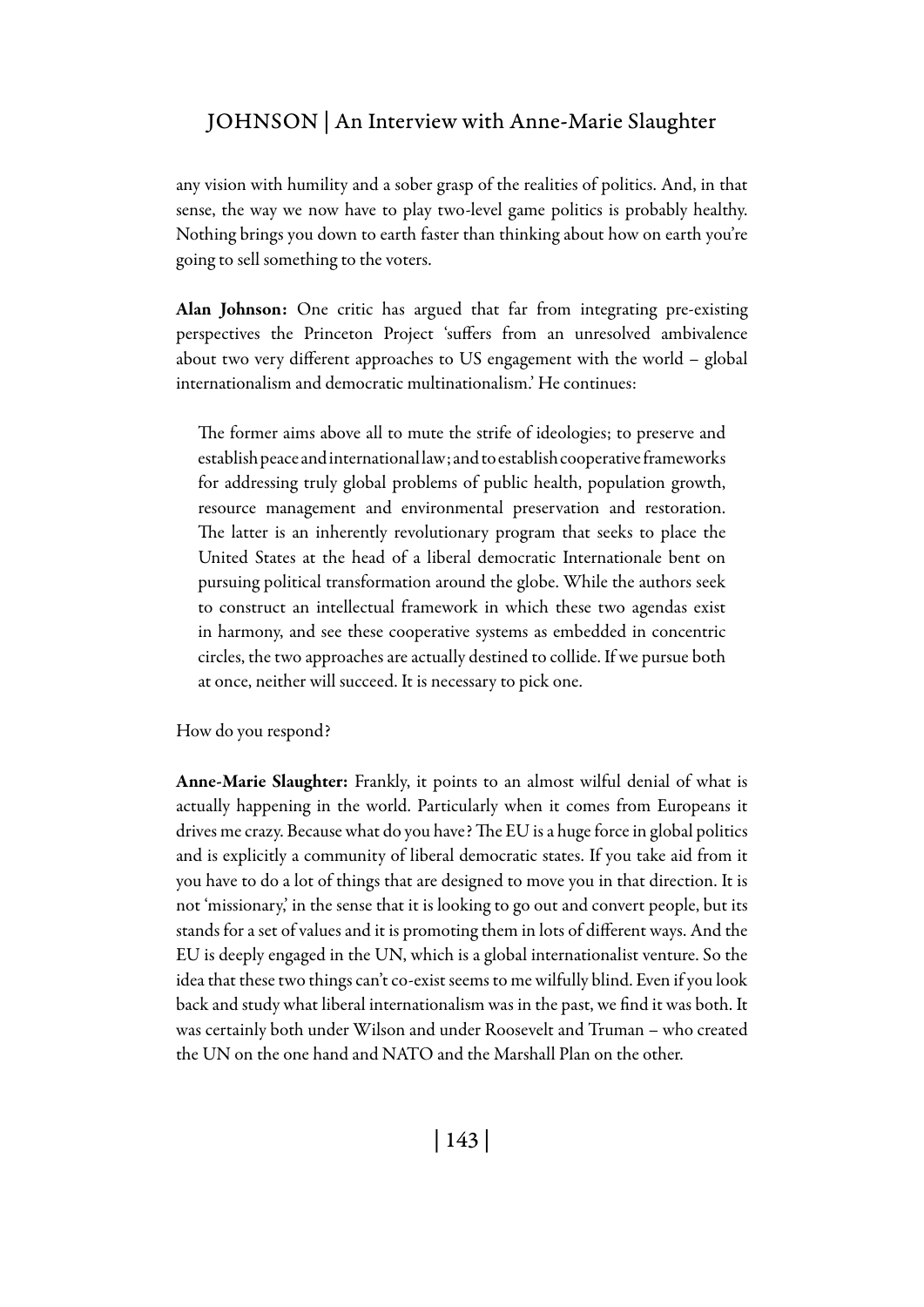#### 'Why are we so lousy at foreign policy?'

Alan Johnson: Nicholas Kristof wrote an article in *The New York Times* asking 'Why are so lousy at foreign policy?' Thomas E. Ricks' remarkable book, *Fiasco: The American Military Adventure in Iraq* (2006) is the latest to catalogue the catastrophic failures – military, political, intelligence – of the US effort in Iraq. These are failures that, as Anthony Beevor says on the cover, 'almost defy belief.' Larry Diamond writes in TNR: 'The US is in a quagmire in Iraq because it rushed to war, and then to occupation, without a plan or even a realistic assessment.' To study the build-up to the Iraq war is to face a question – is American foreign policy making, and inter-agency relations more generally, now dysfunctional? In a word, busted? And if so, why?

Anne-Marie Slaughter: You can't underestimate the incredible hubris at the top of the Bush team. They had a complete certainty not only that they knew what was right but that everything done before them, or by people who disagreed with them, was wrong. Remember when Bush comes in the attitude is 'ABC, Anything But Clinton.' As regards Iraq, people who knew better got dismissed time and again, from Gen Shinseki who told them they needed more troops, to the State Department planners. But there is a second reason and it gets overlooked: the quality of the people in our government has changed. The entire Kennedy generation are retiring. Kennedy inspired masses of people to go into the government. But, beginning in the 1970s, we have now had three decades of wailing about government – 'government is the problem not the solution,' talk of 'wasteful bureaucracy,' attacks on 'Washington,' and all of that. And there has also been the development of really exciting civil society alternatives to government service. The result is that many of my smartest students who really want to change things, who are savvy, who speak multiple languages, who have spent time abroad, are not going into the government. They are going into NGOs. They are more likely to go to Iraq with the Red Cross or CARE or Doctors Without Borders than to the State Department or the Pentagon. Now add on top of all that the Bush administration loyalty tests that go all the way down – so you get these 23 years olds who know nothing but who have worked for the Heritage Foundation – and you get complete dysfunctionality.

#### Democracy Promotion

Alan Johnson: Democracy promotion has a bad name after Iraq. *Liberty Under Law* seeks to address this. The report calls for 'a much more sophisticated strategy of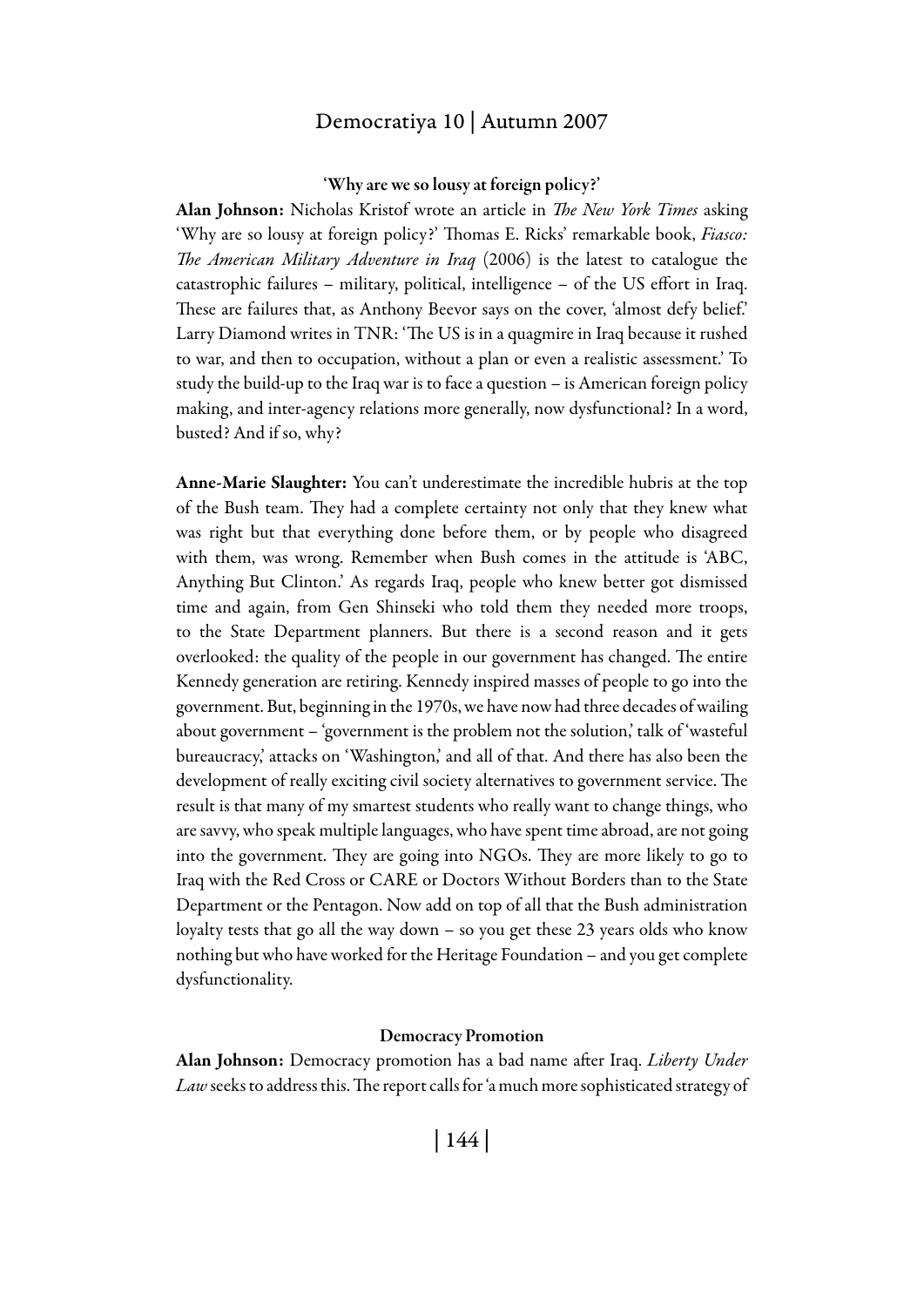creating the deeper preconditions for successful liberal democracy – preconditions that extend far beyond the simple holding of elections.' What are these 'deeper preconditions' of democracy? And what would a 'more sophisticated strategy' of democracy-promotion look like?

Anne-Marie Slaughter: Our world is interdependent and information-rich. It's not as if each country just develops in its own way. What happens in other countries has a *huge* effect. Just think about the Orange revolution and what that spawned very quickly. Or look at the East Asian tigers and the fact that one country's successful move from a dictatorship to democracy had a big impact on other countries. So part of what we need to do is develop a global strategy, or at the very least a regional strategy.

I argue in my new book is that America's founders never thought that we were going be *exceptional* in being a liberal democracy, they thought we were blessed to be able to be the *first* – to demonstrate that government by the consent of the governed was actually possible. They thought that America was just one example of a country putting universal values into practice and that there would be many other countries that would put those values into practice and each country would have a different trajectory and different institutions. The US needs to be far more sensitive to the very many different ways these same values have been realised. We must be much more open to different countries' approaches to how you get there, rather than insisting on an American template or on the other hand just washing our hands and saying 'let people develop on their own.' We ought to be working for regional and global institutions.

I would love to see a concert of democracies able to support institutions and individuals that are pushing for liberal democracy in individual countries by giving them aid and by creating networks of support. There is a tremendous amount to be done there. We've also called for a Global PAR Index (a popular, accountable, rightsregarding government index) which would be very helpful. Imagine if Freedom House came together with NGOs in twenty countries from different civilisations and developed such an index. Everybody reads Freedom House's Freedom Index as a 'US' affair – the US government deciding who's up to par or not. Well, let's have a genuine PAR index and we could all be rated.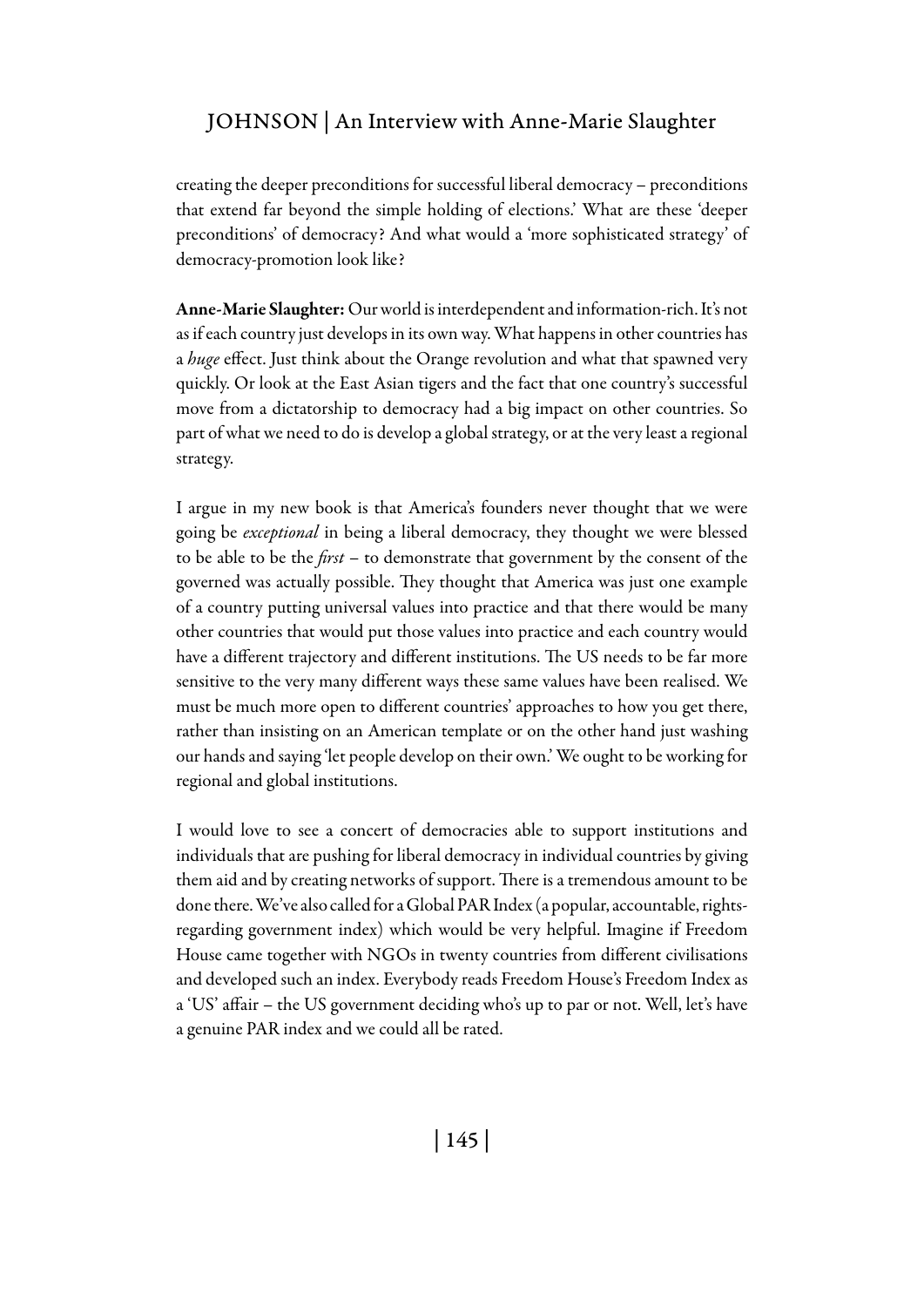#### Lilies That Fester?

Alan Johnson: After our experiences in Iraq and Afghanistan, and after the fruits of the elections in the Palestinian Authority, there is a growing awareness that promoting genuine democracy is an extraordinarily difficult and long-term process. Let me offer two examples. The first example is Robert Conquest writing in The National Interest: '"Democracy" did not develop or become viable in the West until quite a time after a law-and-liberty polity had emerged. Habeas corpus, the jury system and the rule of law were not products of 'democracy,' but of a long effort, from medieval times, to curb the power of the English executive. And democracy can only be seen in any positive or laudable sense if it emerges from and is an aspect of the law-and-liberty tradition.'

The second example is Anatol Lieven and John Hulsman, who in their book Ethical Realism: A Vision for America's Role in the World (2007) are sceptical about 'democracy-promotion.' They call instead for the slow and long-term promotion of the institutional and cultural conditions for the organic growth of democracy via social and economic transformation and long-term institution and capacity building. Without this, they argue, we will only get more pseudo-democracies that will be even more dangerous than the openly non-democratic states they replace. Lieven sums his thought up by quoting Shakespeare: 'Lilies that fester smell far worse than weeds.'

I am torn between thinking these kind of warnings (a) correct (b) a recipe for passivity, when we don't really have the time to remain passive. What did you make of Lieven's Ethical Realism?

Anne-Marie Slaughter: Honestly, what I worry about with Lieven's kind of 'realism,' particularly in the Unites States, is that you already have so many forces that are going to push you in the direction of compromise. One thing the Bush administration has gotten right is to say that part of the problem is that in the Cold War we basically said if you were on our side we would just turn a blind eye to whatever you did, you could imprison people, you could torture people, you could pretend to have elections and have them be completely fixed, you could deny your political opposition any rights at all and we would just not pay any attention. And that was for both geo-strategic and business reasons, by the way. The biggest lobby against pushing for democracy typically, or human rights generally, is business. If you don't have a policy that is very clear that where possible you really are going to support pro-democratic elements in different countries, and you are going to insist

| 146 |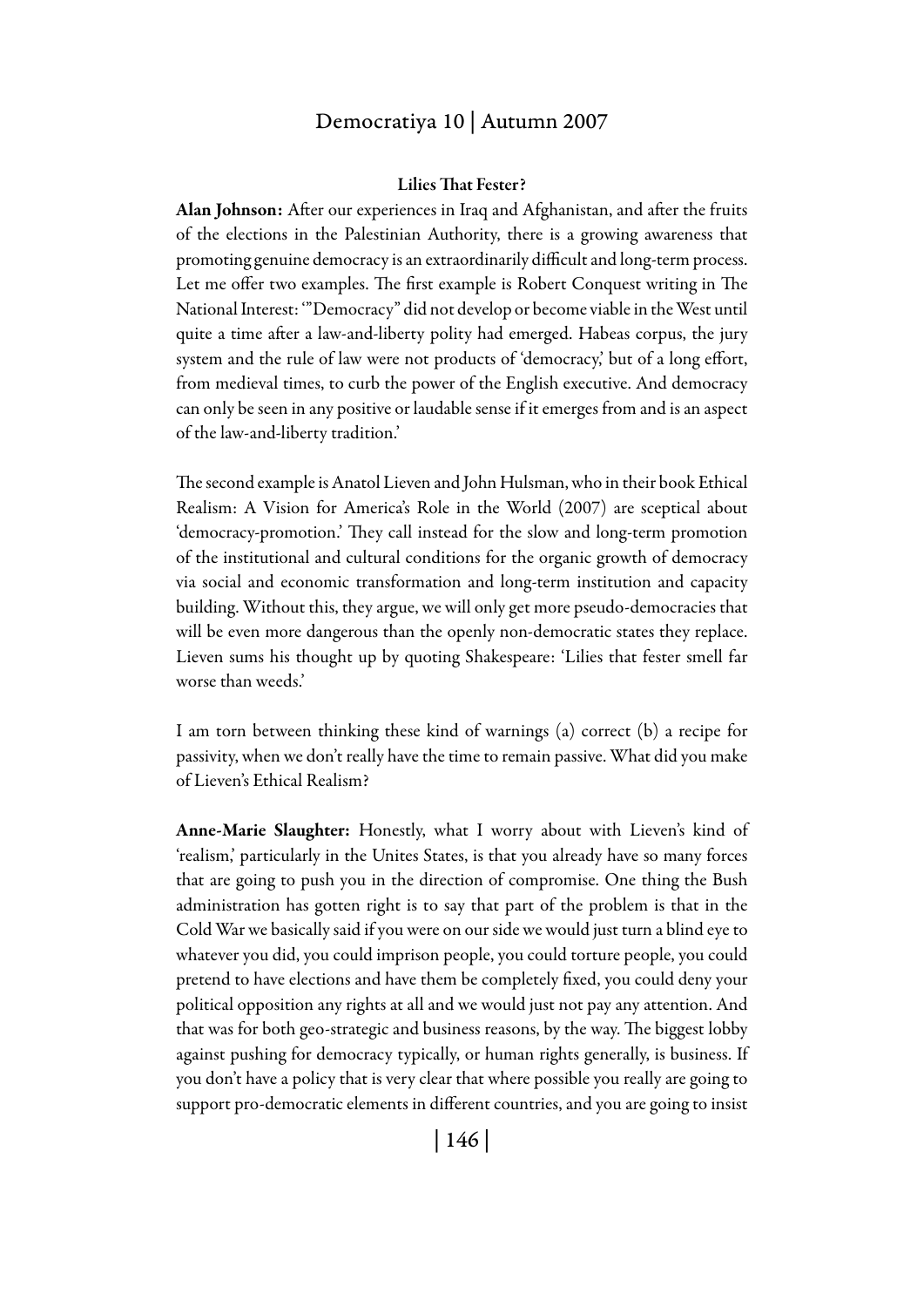on adherence to a set of universal human rights, then the overall political forces push you back toward inertia. Look, whatever your policy you will have to make trade-offs at every turn. But if you start with that 'realist' policy, I fear there's going to be a lot of realism and little ethics.

#### Locking in values: the need for institutional innovation

Alan Johnson: The Princeton report, *Liberty under Law*, takes a refreshingly sober approach to the system of international institutions that the United States and its allies built after World War II. You say the system is 'broken' and you call for a new architecture of global governance and security to meet the new challenges. Your model is the Truman administration's response to the Cold War which you characterise as 'imagination and leadership in creating institutions to lock in a set of shared goals and values.' So, let's examine two of the practical proposals Liberty under Law makes to lock in progressive values: Security Council Reform and a new 'Concert of Democracies.'

#### Security Council Reform

Alan Johnson: The reform of the Security Council, you write, is the 'single most important issue' if the UN is to live up to our hopes. Why?

Anne-Marie Slaughter: First, everything else is just nibbling around the edges. The Security Council was the most important institution in the UN when it was created. It absorbed the biggest amount of time and effort of the original negotiators because that's where the power is. To talk about real UN reform without overhauling the power structure is just not serious.

Second, I just don't think anyone can believe in 2025 that decisions about global security are going to be taken by *countries that won the Second World War*! It would be as if you'd said in 1945, 'OK, Concert of Europe time.' It's just not credible.

We've never tried to overhaul the Security Council when the US was really willing to put political capital behind it. We're the single largest contributor to the UN and if we said to the world, 'OK, we may be the first power in history to recognise we've got to cede power, but we recognise that for the Security Council to work in the 21st century we've got to make room at the table,' we'd get a tremendous response. Countries like India and Brazil obviously would be overjoyed, and we could insist there be a Muslim country and two African countries. The formulas exist to get

| 147 |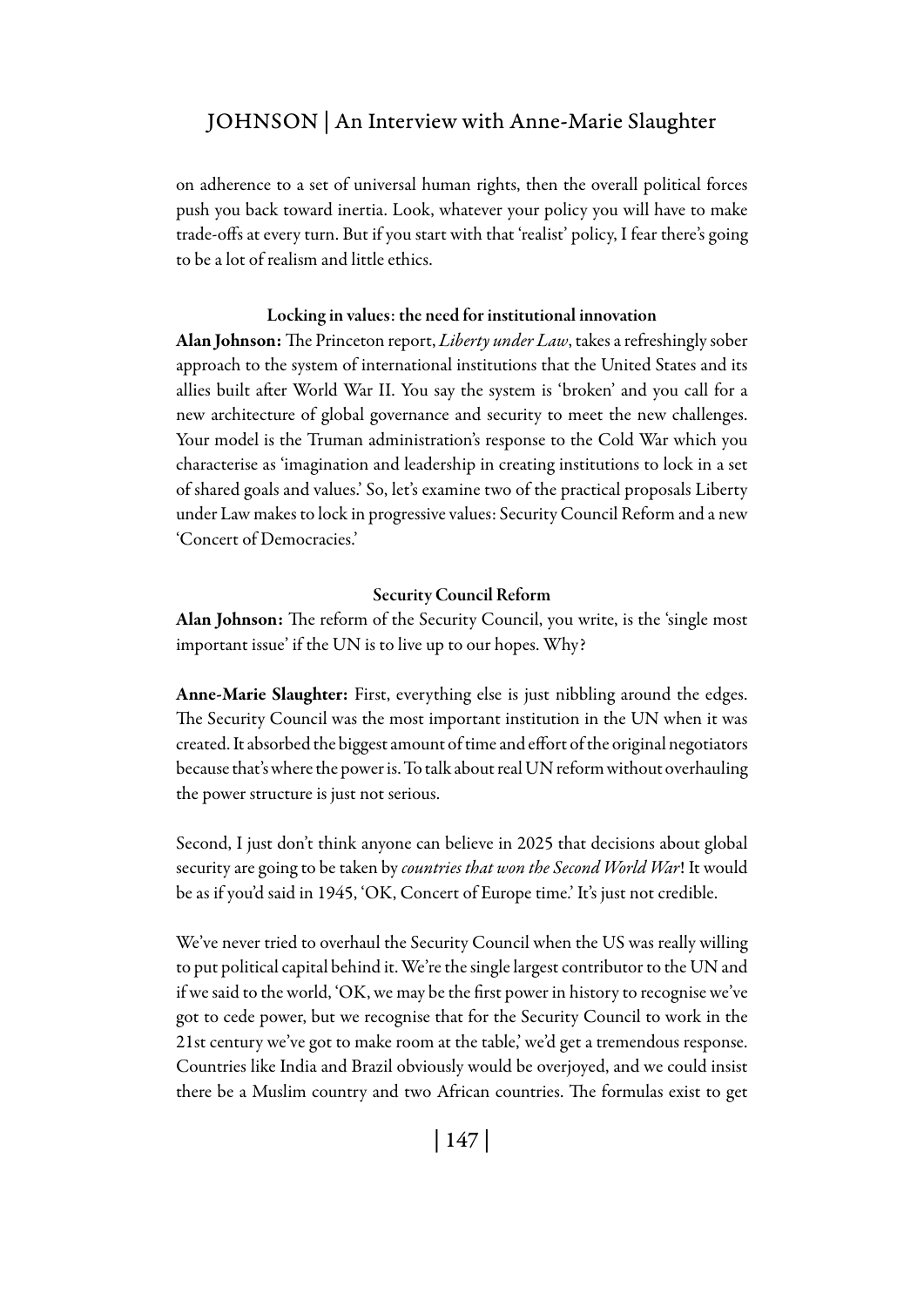there; what's been lacking is the political will. I honestly think you either do this or accept that you are condemning the UN to increasing irrelevance in large parts of the world.

Alan Johnson: How would you tackle the question of the veto on the Security Council?

Anne-Marie Slaughter: In expanding the Security Council you develop a system of weighted voting. In the run up to the Iraq war, let's say the French had vetoed but nobody else had and the majority of votes had gone for the US. The view of the invasion would have been very, very different. We are likely to move to a world where even though you have the veto, the veto doesn't carry decisive weight if it's only one. More important will be the configuration of countries backing a policy.

#### A 'Concert of Democracies'

Alan Johnson: Rather than put all its eggs in the basket of UN reform the Princeton report proposed a 'Concert of Democracies' be created in order to 'signal that the world is not stuck forever with old institutions if they cannot be reformed for a new world.' Who would be the members of a Concert of Democracies, and what would its powers and purposes be? Is it a goad to ensure UN Security Council reform, a pressure group within the UN, or an alternative to the UN Security Council? And is there a danger it would become 'the West versus the Rest?'

Anne-Marie Slaughter: Well that last question is important. The concert of democracies must be *global* – if we can't do it without India and Brazil and South Africa then I don't think we should do it, at least not now. If the United States and Europe were to create this alone, it could be counter-productive. It is critical to demonstrate that liberal democracy is not a *western* construct but a universal construct and that there are many developing countries equally capable of having liberal democracies that work. That doesn't mean that every liberal democracy in the world has to be part of it but it does mean that some major non-western powers have to be part of it from the beginning. Politically, Europe won't do it if it's just Europe and the US. And, to be honest, right now, if it's seen as 'Made in Washington' *nobody* will join because it will be seen as a blind for US power.

I see the concert of democracies as ideally operating to push UN reform. Once the UN is reformed I see it as a caucus within the UN – another entity that can

| 148 |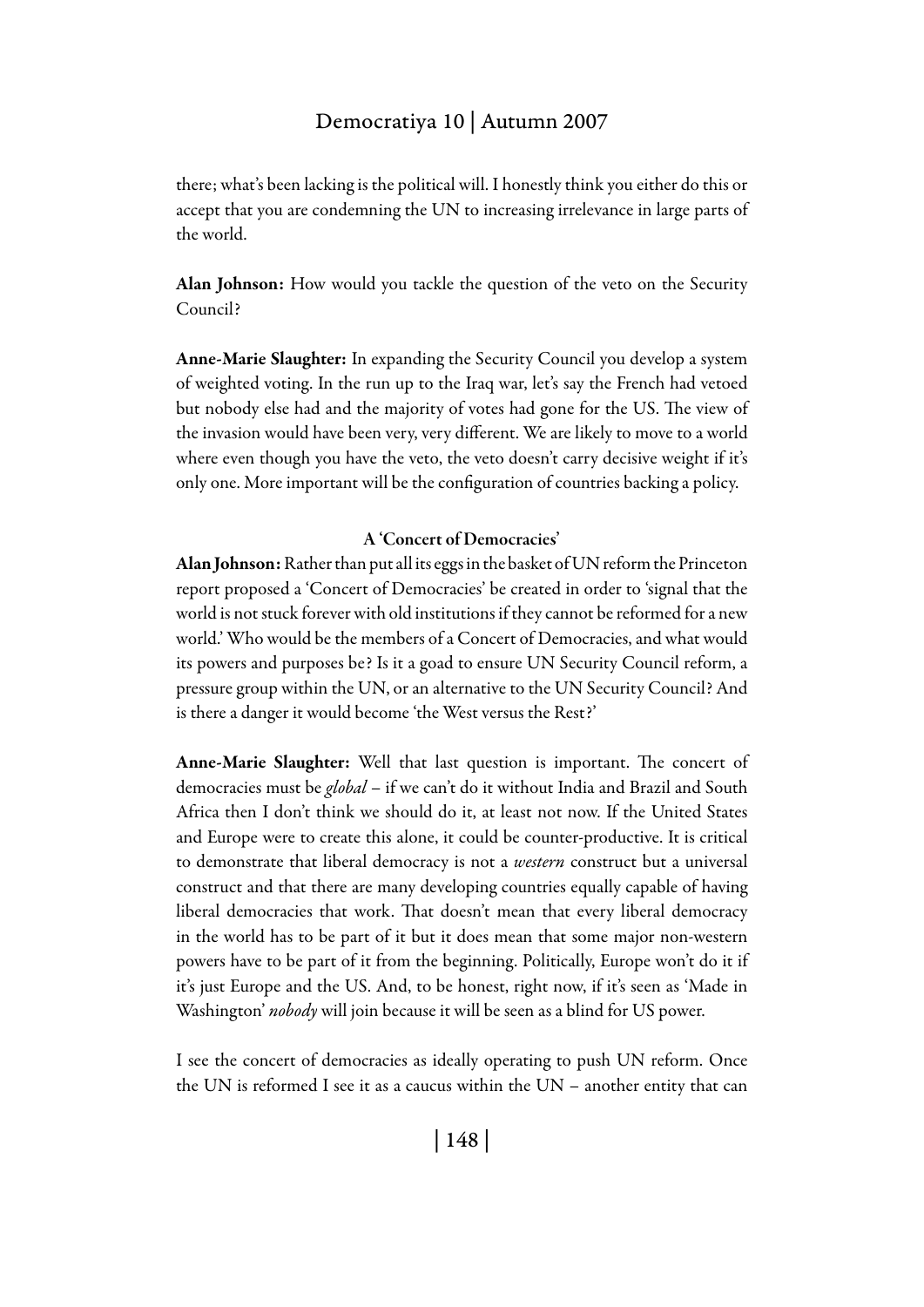help liberal democracies concert their action to support liberal democracy. The term 'concert' is carefully chosen. It's not an alliance or a global NATO. It allows countries to concert their action in more organised form but it is not a formal alliance. That would be the ideal. And creating it will enhance the chances of UN reform because it will signal you can't wait forever. Right now, the Security Council powers have very little incentive to make room at the table. Only if they think that there could be alternatives – and this would by no means be the only alternative – do they have the incentive to do what's necessary.

As regards the question of who is a member of the concert of democracies, we tried to design a formula that would make it like the EU – every member would have to agree to sign a treaty with an incoming member, a non-aggression treaty that also commits you to upholding the values. That way you would have a lot of checks on who comes in.

Alan Johnson: Anatol Lieven has criticised the idea of a Concert of Democracies in debate with you. He said: 'In particular parts of the world [it] would in fact turn into backing some nations against other nations which would actually make international relations and the promotion of democracy a great deal harder and even more violent.' How do you respond?

Anne-Marie Slaughter: This idea that the concert of democracies is going to 'back' countries is not at all our conception. We want a place where liberal democracies can concert their action. And look, *that* is going to be hard enough to achieve. It's not as if liberal democracy is a prescription for harmony. Look at US-EU relations. Yes, they are better over the long-term than US relations with any other nation because we start from some common starting points and in the end we manage to pull together. But there is a huge amount of disagreement. Add in liberal democracies from other parts of the world and there will be even more disagreement! If it comes about the concert of democracies will be a loose untidy fractious organisation that nevertheless can offer incentives for governments to move towards liberal democracy (you can imagine having 'candidate members' as the EU does) and provide real support for fledgling democracies – not just financial support but technical support, the creation of networks to bolster transitional democracies, and so on. So this is not about aggressively backing some nations. Quite the contrary. It's about supporting countries that are trying to become democracies and supporting groups within democracies that are trying to achieve democracy, but via mechanisms that

| 149 |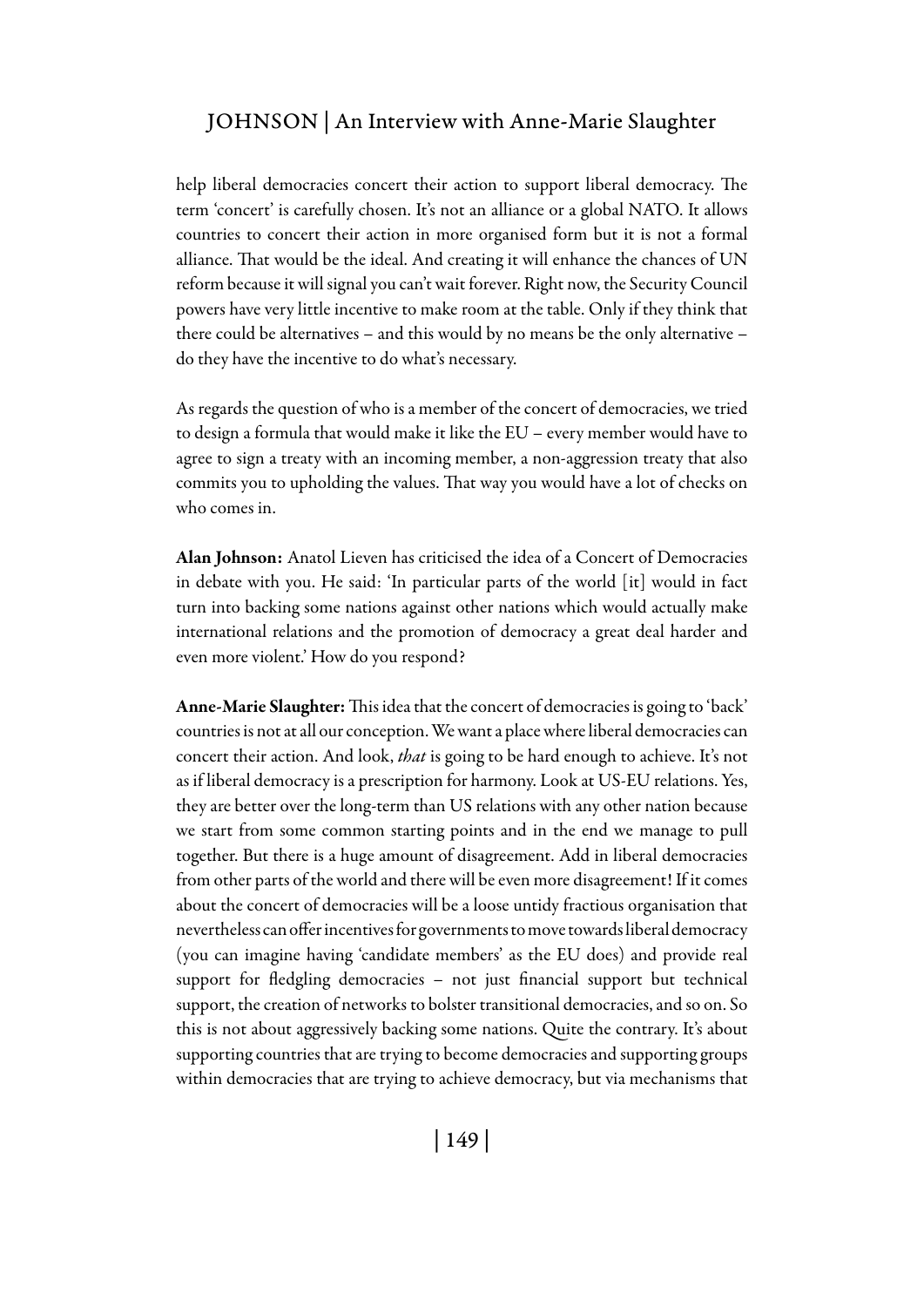have a multilateral stamp of approval so they are not seen as puppets of the US or of any one other country.

#### Fighting Terrorism

Alan Johnson: You have written, 'We are losing the war on terror because we are treating the symptoms and not the cause.' What in your view are the 'causes?'

Anne-Marie Slaughter: The deep causes are a combination of lack of opportunity and cultural humiliation. You have a particular concentration of Muslims in the Middle East who are very conscious of their backwardness relative to many other parts of the world, while they are simultaneously aware of a great heritage. They are then easily manipulated to feel hatred of the Unites States and the West more generally as being responsible for that humiliation. Poverty is relevant but that's not what is driving terrorism. It's much more about a sense of humiliation and inferiority and a desire to be able to fight back. So when you see Osama Bin Laden getting support from a lot of people who would never actually do what he is advocating, they are saying 'Here is someone who is standing up to America and the West.' We need to find ways to integrate these countries into the global system in ways that create opportunities and offer a very different account of what Islam was in the past and can be again. This is not something the West can do alone. It's a struggle within Islam and if you look at the struggle within Christianity, it could be a long fight.

Alan Johnson: You have argued that we should define terrorists as criminals, not soldiers. 'Terrorism,' you have argued, 'is only one of at least five crimes committed by global criminal networks.' You reject the idea that Islamism is an ideology with many similarities to previous totalitarian ideologies-cum-political-movements. Liberty Under Law states: 'In an effort to combat radicalization in Middle Eastern states, the United States should make every effort to work with Islamic governments and Islamic/Islamist movements, including fundamentalists, as long as they disavow terrorism.' It goes on: 'Framing the struggle against terrorism as a war similar to World War II or the Cold War lends legitimacy and respect to an enemy that deserves neither; the result is to strengthen, not degrade, our adversary.' In rejecting 'the Paul Berman view' – if I can give it that designation for shorthand – surely it can't be decisive that that view boosts the enemy (let's bracket whether it actually does, for now). There must be reasons for believing it untrue as opposed to merely unhelpful or dispiriting. What are those reasons in your view?

| 150 |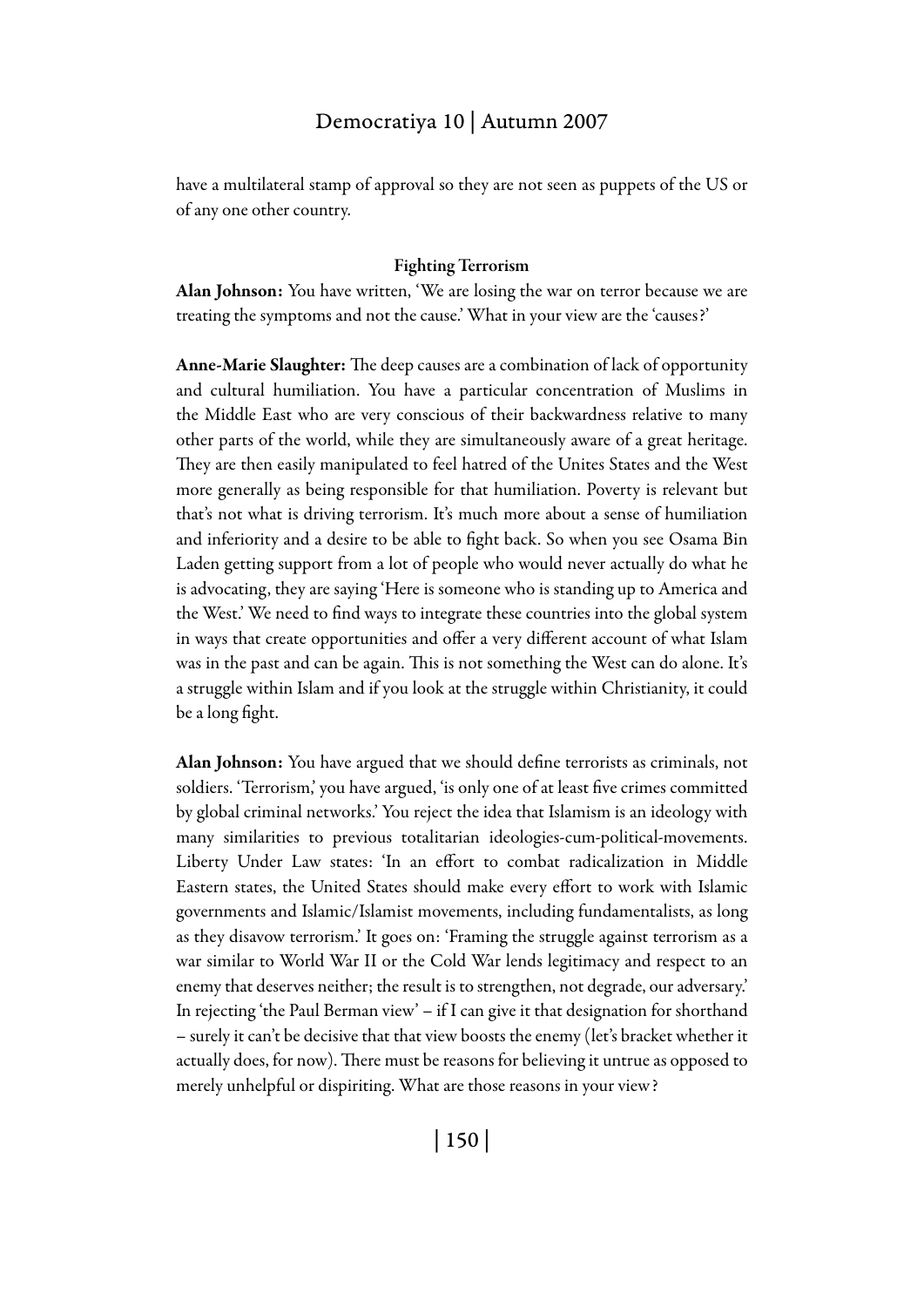Anne-Marie Slaughter: I think it is untrue now. I worry that we could make it a self-fulfilling prophecy. It is possible for me to imagine the Muslim world roused, or controlled, on the scale that Fascist and Communist countries were. It's certainly not out of the question that we could in fact face a group of radical Islamist states that defined themselves in terms of providing an alternative to western civilisation in much the way that the Soviet version of Marxism did. But that is very avoidable and I worry deeply that the way we are handling things strategically is making matters worse not better. But you are quite right to say that *as of now* this is a serious threat. No question. It is a hybrid between a military threat and a purely criminal threat. We call it a global insurgency in the Princeton Report and we say you need to fight it with law-enforcement, intelligence and special operations. I recognise there are situations in which traditional law-enforcement does not work. But the threat comes from what is still a relatively small sect among Muslims that completely rejects some very important Islamic tenets – the purposeful killing of civilians, most obviously. Indeed, I would wager that one of the reasons the British police seem to have very good informants in Muslim networks is that there are an awful lot of Muslims who are horrified by what is happening.

We would do better to think about the enemy as a group of mass murderers or twisted criminals who need to be fought on a global basis, but by methods that are closer to the ways we take on arms and money trafficking than to those we use in all-out war. It just isn't war, in my view, and the consequences of calling it war are counter-productive, and in the US it has led to some very bad domestic political choices.

Alan Johnson: But we must be able to openly discuss Islam in relation to the terrorist threat. You have written: 'Since 9/11 the Bush administration has sought to convince ordinary pious Muslims around the world that America seeks no quarrel with them. The best way to start is to take Islam itself out of the equation.' However, in a Pew Opinion Poll 6 percent of British Muslims said 7/7 was 'fully justified' (which translated into 100,000 British Muslims). Surely we have a cultural crisis within Islam-in-modernity, rather than a criminal conspiracy? As Salman Rushdie says, 'There is a problem with Islam.' In the failed Glasgow airport terrorist attacks in 2007, when the terrorist (who has since died) was a ball of flame and the police were trying to apprehend him, he was still throwing punches, shouting 'Allah! Allah!'

I guess the challenge for us is to find a way to acknowledge that part of the problem is that a great religion, Islam, is struggling to come to terms with modernity and

| 151 |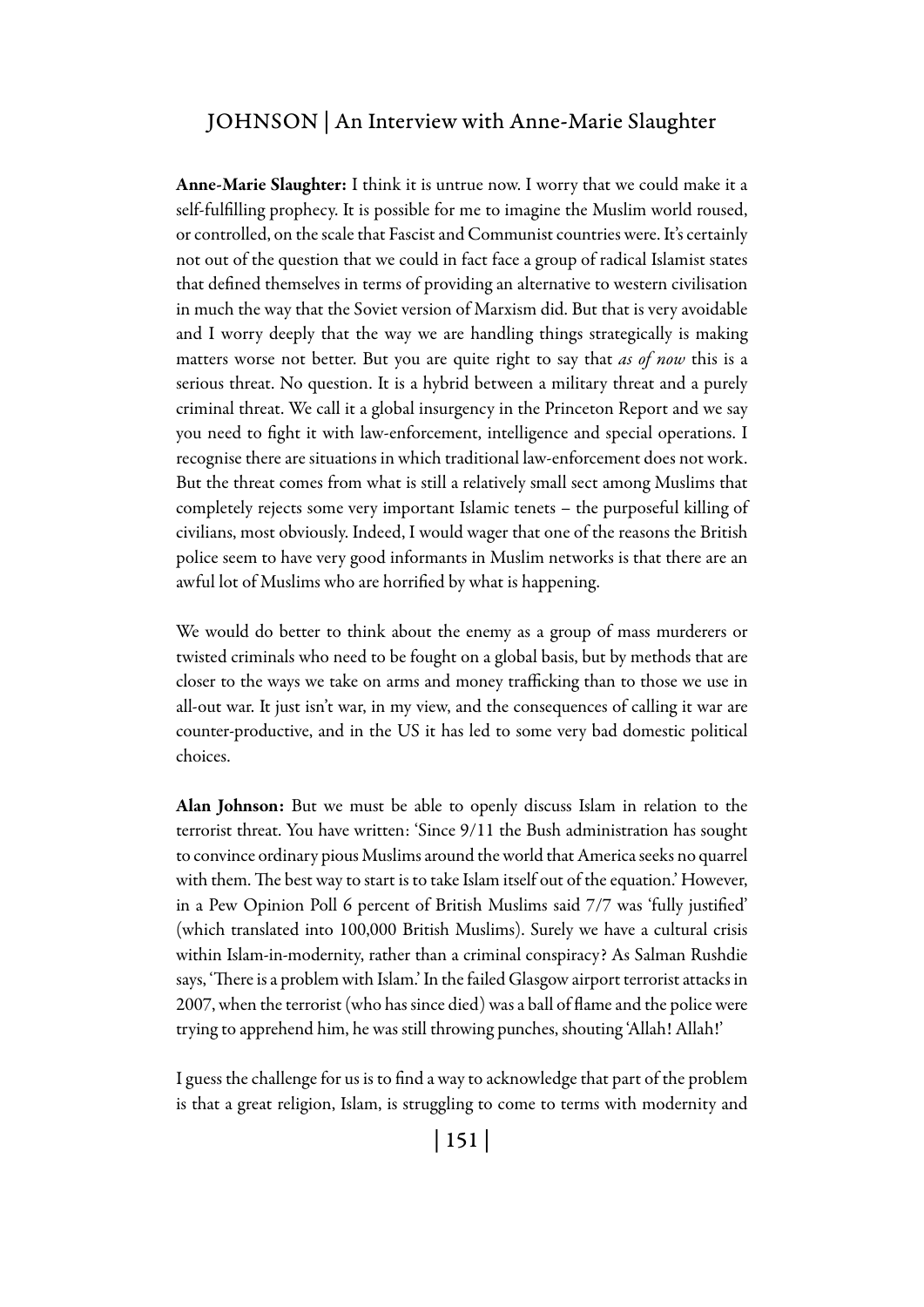individuality – as all the great religions have had to do – without framing that basic blunt truth in such a way that it sounds like we believe there is a 'war of civilisations' going on. It's a difficult political argument to make and some of the Bush administration have really struggled to make it.

Anne-Marie Slaughter: Right. And one of the difficulties has been the 'war on terror' frame. You know, Bush's initial instincts were great. He went to a mosque and was very embracing of American Muslims. We need to rely more on inter-faith efforts. In the US we have had a separation of church and state in foreign policy on a global level. There are meetings of global religious leaders but we have not sought to integrate these into how we make foreign policy. Yet we are going to have to do just that and for just the reasons you said. If you try to pretend it's not connected to Islam you get written off as a fool. You put it very well. But it is a fringe group, an extremist group, and our job is to keep it that way. Because if we don't do this right we may see a credible claim that there is a 'war against Islam' and in ten years it will look a lot more like the existential threat that the administration says we face today.

#### Humanitarian Intervention After Iraq

Alan Johnson: In 2004 (*Foreign Affairs* Jan/Feb) you proposed, with Lee Feinstein, a corollary principle to the principle of 'the responsibility to protect.' You proposed 'a collective "duty to prevent" nations run by rulers without internal checks on their power from acquiring or using WMD,' and you identified the existing rules governing the use of force, embodied in the UN Charter, as 'inadequate.'

But in June 2006 the website Sudan Watch posted an item about your views entitled 'Staunch American liberal interventionist rethinks Darfur after reading David Rieff 's *"Moral Blindness: The Case Against Troops for Darfur."'* In that article, David Rieff had written: 'The idea that, after Bosnia, Rwanda, Kosovo, and Iraq, intelligent activists can still speak of humanitarian intervention as if it were an uncomplicated act of rescue without grave implications is a testimony to the refusal of the best and brightest among us to think seriously about politics. Is this what the marriage of human rights and American exceptionalism has led us to? If so, God help us.'

Have your views on intervention been reshaped by the experience of Iraq?

Anne-Marie Slaughter: The responsibility to protect is the single most important shift in the definition of sovereignty since the Treaty of Westphalia itself.

| 152 |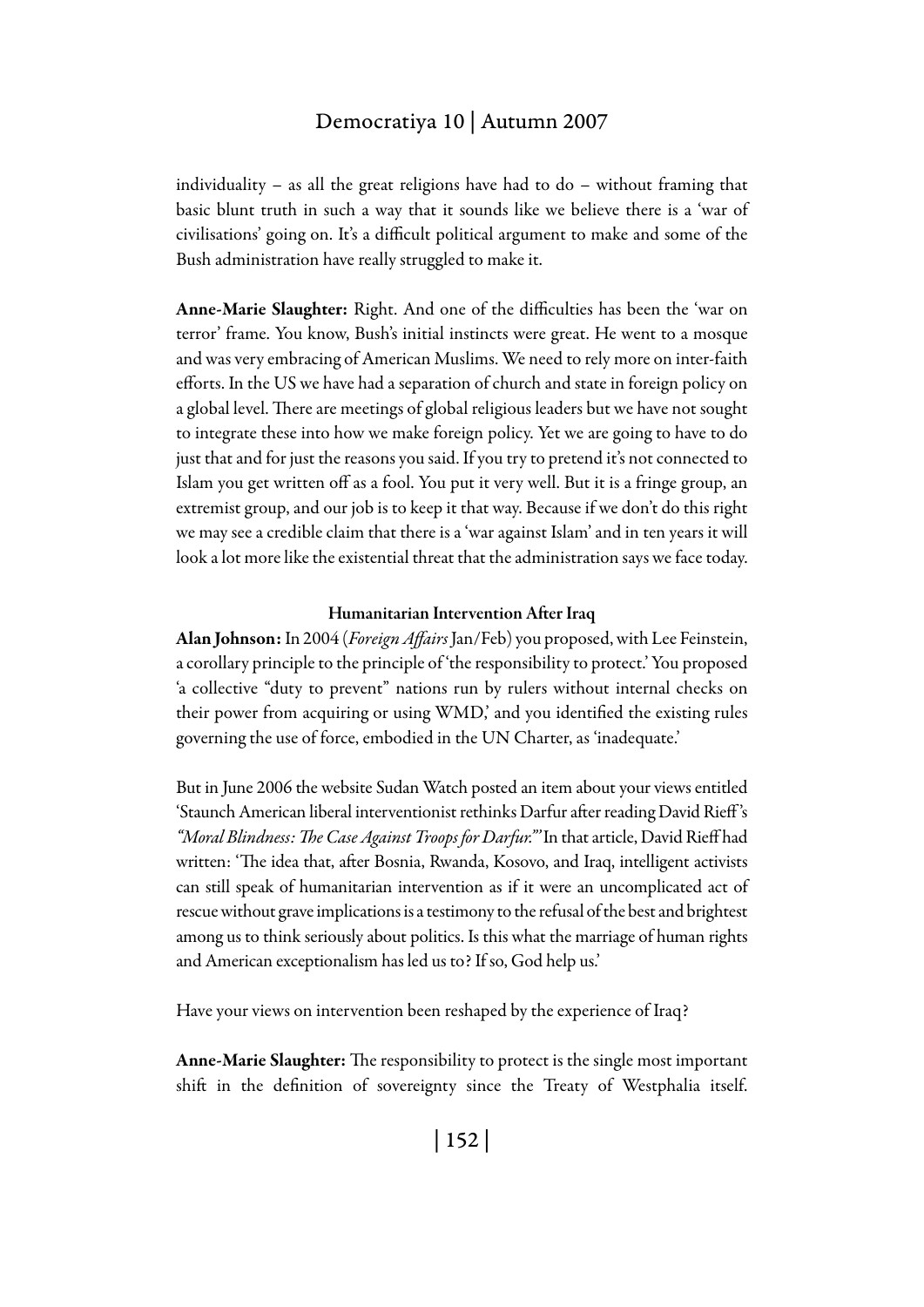Remember, it took 300 years for us to fully identify and appreciate the importance of that Treaty. Today, we stand right at the outset of a new era. The responsibility to protect is the first intellectually coherent account of sovereignty that integrates Westphalian sovereignty with universal human rights and I strongly support it. Governments have to be on notice that they have a duty to their people and if they become the enemies of their people, or of a significant group of their people, the international community has the right to intervene.

But the decision to intervene must be a multilateral decision. That means a UN decision, or at least a decision supported by a broadly representative regional organisation. That is very hard to get. And in some ways it's good that it is hard to get. That means that you really do have to think through the consequences and you can't just go in and stop the killing without a plan. And this is where I rethought Darfur. I still support intervention of various kinds but I no longer think that it is OK just to send a bunch of troops in to stop the killing without a plan for what next. We ought to have a no-fly zone, and ought to create a situation in which many Darforis feel safe to go back to their homes but we'd better have a plan after that. If you go in and then pull out – and publics will get very tired of supporting the troops – failing to leave people with some longer-term regional settlement, or at least a settlement within Darfur, you are just setting people up for another round.

I am strongly supportive of shifting the norms to allow for intervention but I also think that you need a prudential brake through a multilateral decision-making process to avoid any one country from using the humanitarian justification as a disguise for its own power ambitions. Equally important, you need multilateral decision-making to ensure you have really thought through what you are doing so you don't make matters worse or just very temporarily better.

Alan Johnson: But there is a danger. Reiff 's argument might become a recipe for inaction in the face of genocide. He was once one of the most important advocates of humanitarian intervention, but I wonder if his rethink, while initially valuable, is not now in danger of tipping over into the careless rewriting of recent history. Rwanda, after all, teaches us nothing at all about the dangers of humanitarian intervention, though it teaches much about the tragic costs of inaction. As for the interventions in the Balkans, flawed as they were, they were examples of US-European partnership, not 'US Exceptionalism' – and they ended Serb imperialism and ethnic cleansing to boot. There is a danger of over-reacting to Iraq, lurching from a naively optimistic interventionism to an absurdly pessimistic isolationism.

| 153 |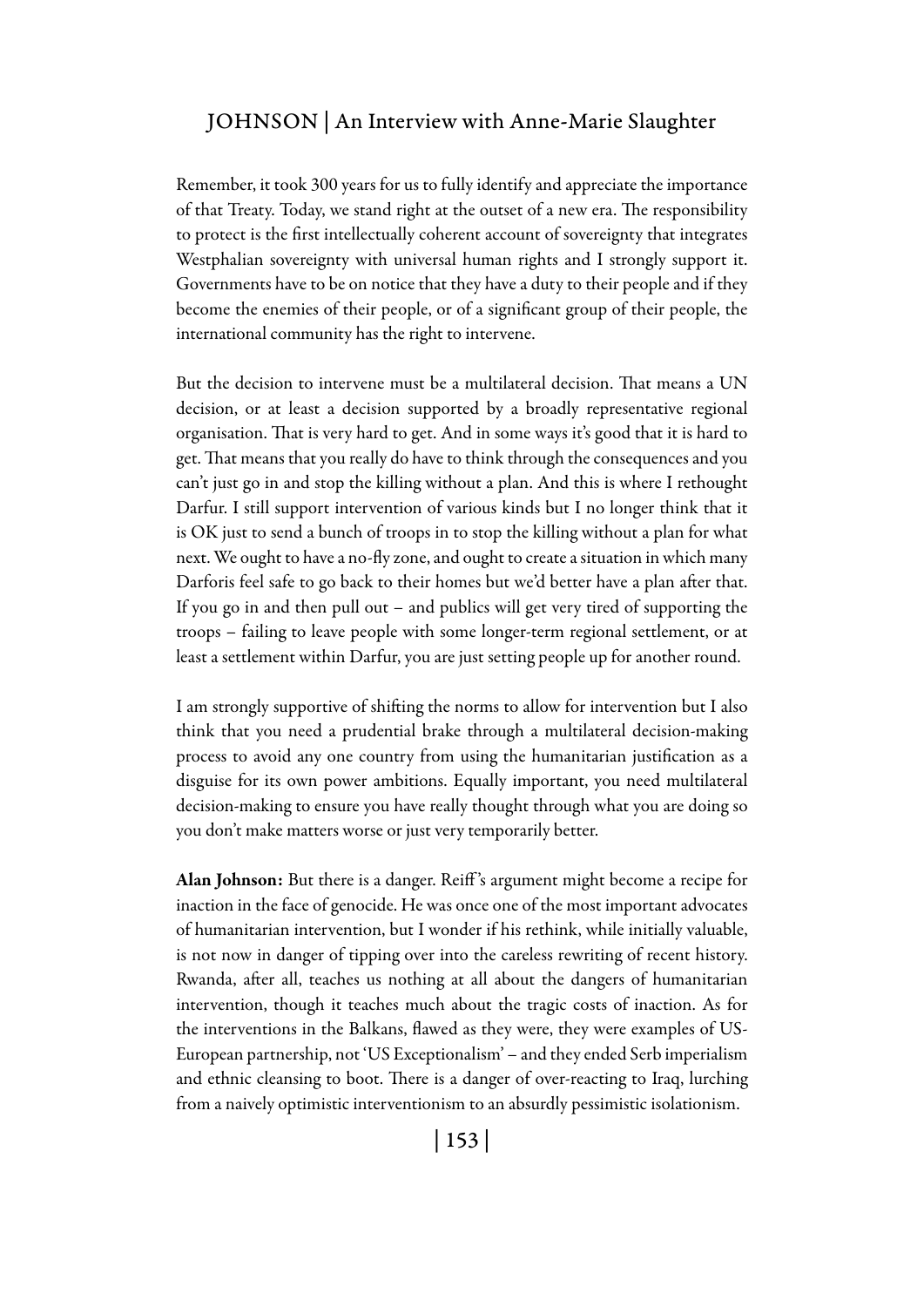Given that some intervention may be vetoed at the Security Council, while regional powers may resist action for all kinds of self-interested reasons (or just lack of capacity), can you envisage situations in which an ongoing genocide might have to be stopped unilaterally?

Anne-Marie Slaughter: I can, but then you have to do what Abraham Lincoln did when he overrode habeas corpus. You do it, but then you go back and ask for approval. And that in itself – knowing you are going to have to justify yourself later – makes you think harder about what you are doing and plan more effectively. And because you know you will have to prove it was indeed a humanitarian intervention, you will shape what you do on the ground accordingly. But look, if you go back to Rwanda, any nation should have been able to go in if they could have stopped the killing, including my own. But then you have to be prepared to face international judgement and you should invite it.

# Part 4: *The Idea that is America: Keeping Faith with Our Values in a Dangerous World* (2007)

Alan Johnson: President Adams said that the best thing America could do to promote democracy was to preserve the power and magnetic pull of the successful example. Would it be fair to say that your latest book – *The Idea that is America: Keeping Faith with Our Values in a Dangerous World* – is very much a post-Iraq book in that it seeks to tell a story about US history, character and values in order to understand why that power and magnetism has been so badly diminished – you said in an interview that 'policies that have our name on it are now dead on arrival' – and how it can be restored?

Anne-Marie Slaughter: I wrote the book because I felt strongly that we had lost our way in the world. Internationally, we have squandered a great deal of our moral authority. This is horribly agonising for someone like myself who – while clear-eyed about America's many mistakes – grew up believing, and continues to believe that, at our best, we use our power for good. I wrote the book to do what I could to help us find our way back.

I wanted to tell a very different story about American history and American values, one that is patriotic in the sense of cherishing the values and feeling proud of much of what America has achieved as a country while at the same time being honest about our failings. I review many of the darker moments in our history, but I also identify

| 154 |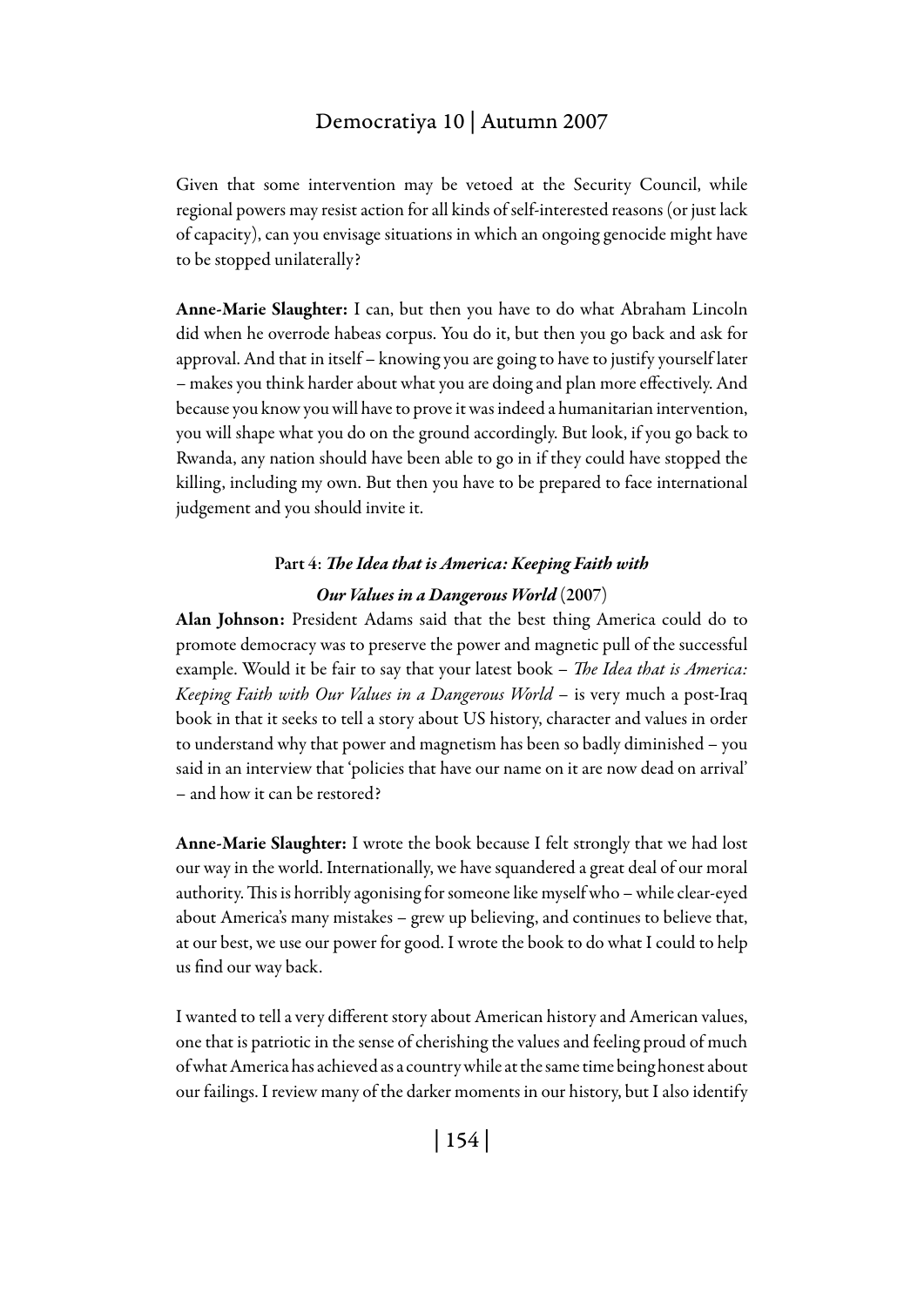our willingness to identify the gap between our founding rhetoric and our current reality – and to force the government to close it – as an important mechanism of social change. We talked about 'all men are created equal' but we had slaves. So abolitionist groups and freed slaves themselves such as Frederick Douglass said, 'You are complete hypocrites! You talk about equality but look at my world!' That insistence, over time, and at the cost of a great war, gradually forced the abolition of slavery. A hundred years later Martin Luther King did the same thing with the absence of civil rights – not rejecting the Constitution, but calling on all Americans to make it real. It is because we are committed to a set of founding values that critics can get purchase. And those critics are the soul of patriotism.

Alan Johnson: So what is 'the idea that is America?'

Anne-Marie Slaughter: The title is taken from a letter sent by Capt. Ian Fishback to Senator John McCain in 2005. Fishback is a West Point educated soldier who served in Iraq and Afghanistan. He wrote to McCain begging that standards be enforced governing interrogations in Iraq. He argues that a nation only shows what it is made of when it is tested and says that for his part: 'I'd rather die fighting than lose even the smallest part of the idea that is America.' If we abandon our values to extract information from terrorists to provide for our security then we have destroyed ourselves. Here was one military man writing to another, denying there was a contradiction between our values and our power. I used that title because of the overwhelming importance of that message.

The idea that is America is the idea of a country that is bound together not by blood or geography, or even common experience, but by a commitment to a set of values. That is what our founders envisaged – that you can tie a very diverse group of people together by a commitment to a set of universal values: liberty, equality, democracy, justice. (Any American, if you wake them up in the middle of the night and ask them to name the values the country was founded on, will come up with those). I add tolerance, humility and faith, and I argue that these are the seven values we were committed to at the founding and that have shaped our history. But the book is organised as a set of stories about struggle: we have fallen short of those values, and Americans – from poets to clergymen to Presidents – have insisted that we do a better job of living up to them.

Alan Johnson: You write of 'universal values.' Reading that, some seem to have heard George W. Bush while others have heard John Locke. Who is right?

| 155 |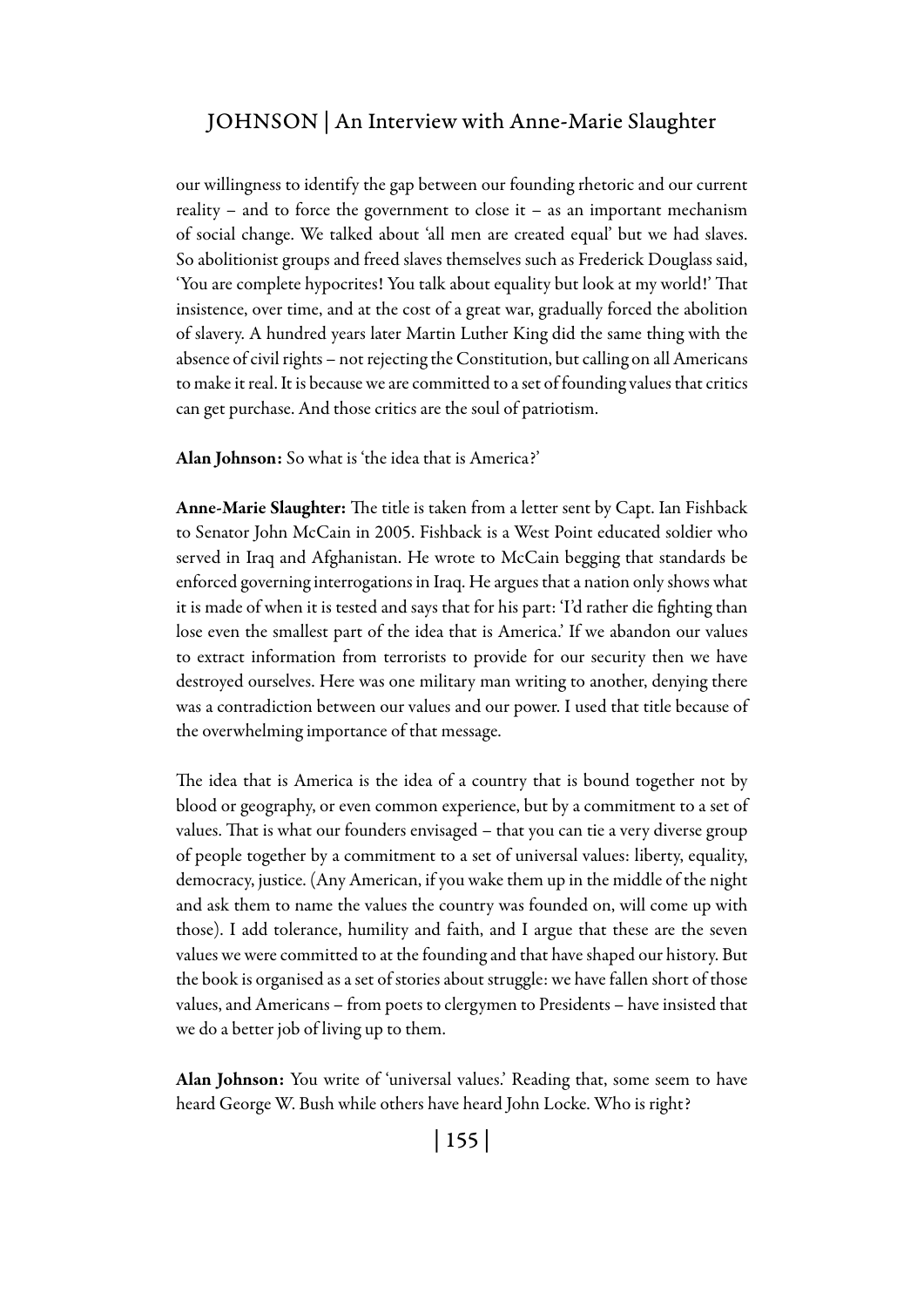Anne-Marie Slaughter: It's John Locke! And I find it deeply depressing that Americans can't get that, particularly Americans on the left. I find it incredible that I am being criticised for making the case that our founders were motivated by universal values. Read Daniel Webster on the fiftieth anniversary of the battle of Bunker Hill. He says, 'We've done it! We've done it!' What he means is that we had shown it was possible to have a government based on the consent of the governed. We had proved the Enlightenment thinkers were right. The expectation was that many other countries would follow suit, and many did. Today, we have gotten into our heads that these are *American* values. This is wrong in terms of our own history and it is counterproductive. They are 'American' values in the same sense that they are 'French' or 'British' or 'Japanese': the citizens of any liberal democracy value this body of universal values.

#### The critics (i): Against 'progress'

Alan Johnson: There has been a cluster of very sharp criticisms of *The Idea That Is America* from liberal intellectuals. Some oppose the talk of 'progress' and others oppose the talk of 'values.'

David Reiff was typical. He told us he 'exploded in bitter laughter' at the book – which he thought an 'exceptionalist fantasy of America held by Americans,' and a 'progress narrative.' Indeed, the book was nothing less than 'a penumbral translation of the ur-Biblical progress narrative.' Your 'romantic and self-loving vision of the political and moral essence of the US' had missed the real roots of US success, which he said lay in 'mineral and agricultural wealth, slavery, immigrant cheap labour and capital accumulation.' Of course that kind of criticism could be applied to Martin Luther King's famous Lincoln Memorial speech of 1963 when he spoke of 'a promissory note' which America (you might even say the Idea of America) had extended and which the civil rights movement now sought to cash.

#### Anne-Marie Slaughter: Absolutely.

Alan Johnson: Have you been disappointed by this reaction?

Anne-Marie Slaughter: Well, I spent a long time at Harvard Law School and I am no stranger to critical left denunciations of progress narratives. I spent most of my academic career before I became a dean fighting that very fight. My response is always that in the end this is a nihilistic view that would convince any activist to stop

| 156 |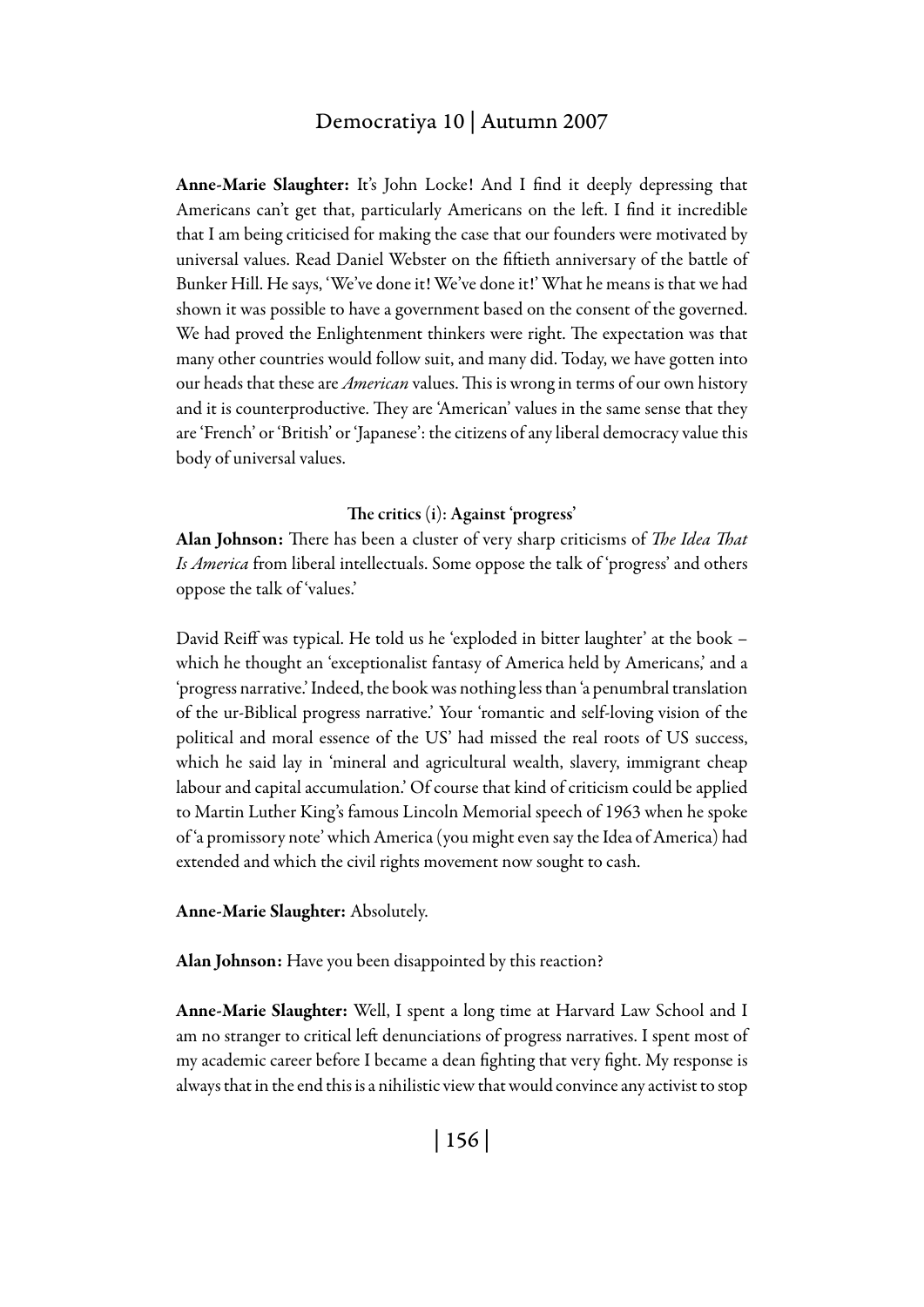fighting and to go and sit in a café. I've not much use for it. I have use for critique of course – and no one who has read me over the last ten years could think I don't know that America needs a lot of criticism. But this is different. It is a rejection of the very idea of progress. Look, I grew up in the American South in the time of segregation when the idea of an African-American Secretary of State would have been unthinkable. Yet we have just gone from a woman Secretary of State, to an African-American Secretary of State, to a woman who is also an African-American as Secretary of State! So don't tell me there is no progress.

There is a deeper problem here. The American left – not all but a lot of it – has real difficulty talking in the language of patriotism in any way. This is politically damaging as it is the language of American politics. But it is worrisome in a deeper way. Can you not reconcile a commitment to the values our founders did espouse with an ongoing liberal progressive critique that is clear-eyed about what is wrong with us? To me you have to be able to do that, and our greatest Presidents and activists have been able to do that.

Alan Johnson: Jean Bethke Elshtain says Iraq has caused undigested bits of 1960s left common sense to come back up, albeit in a lite version. One is this notion of 'Amerika' – the view of America as wholly malevolent. And this is a disaster politically as it goes against the American grain.

Anne-Marie Slaughter: It's also part of a fashion: you dress in black and you hate America. And I say this as someone attuned to the European intellectual tradition and café society who often defends Europe when I am in the US. But what we have now is deeply self-indulgent, and at its worst destructive, and not just to liberal prospects here in the US. When young activists from South Africa or Latin America come here to study, hoping to figure out how to do in their countries what Martin Luther King did in ours, and instead we tell them, 'Oh, don't be silly, that is an unsophisticated progress narrative,' we are not helping.

#### The critics (ii): Against 'values'

Alan Johnson: Another liberal democratic critic, Ezra Klein, rejects the book precisely because it seeks to base foreign policy on values. He writes: 'It is the acceptance of idealism as a viable rhetorical basis for foreign policy that will allow [wars] to be wrapped in an agreeably gauzy cloud of paeans to democracy and calls for liberty.' The neoconservatives got away with Iraq, he argues, 'because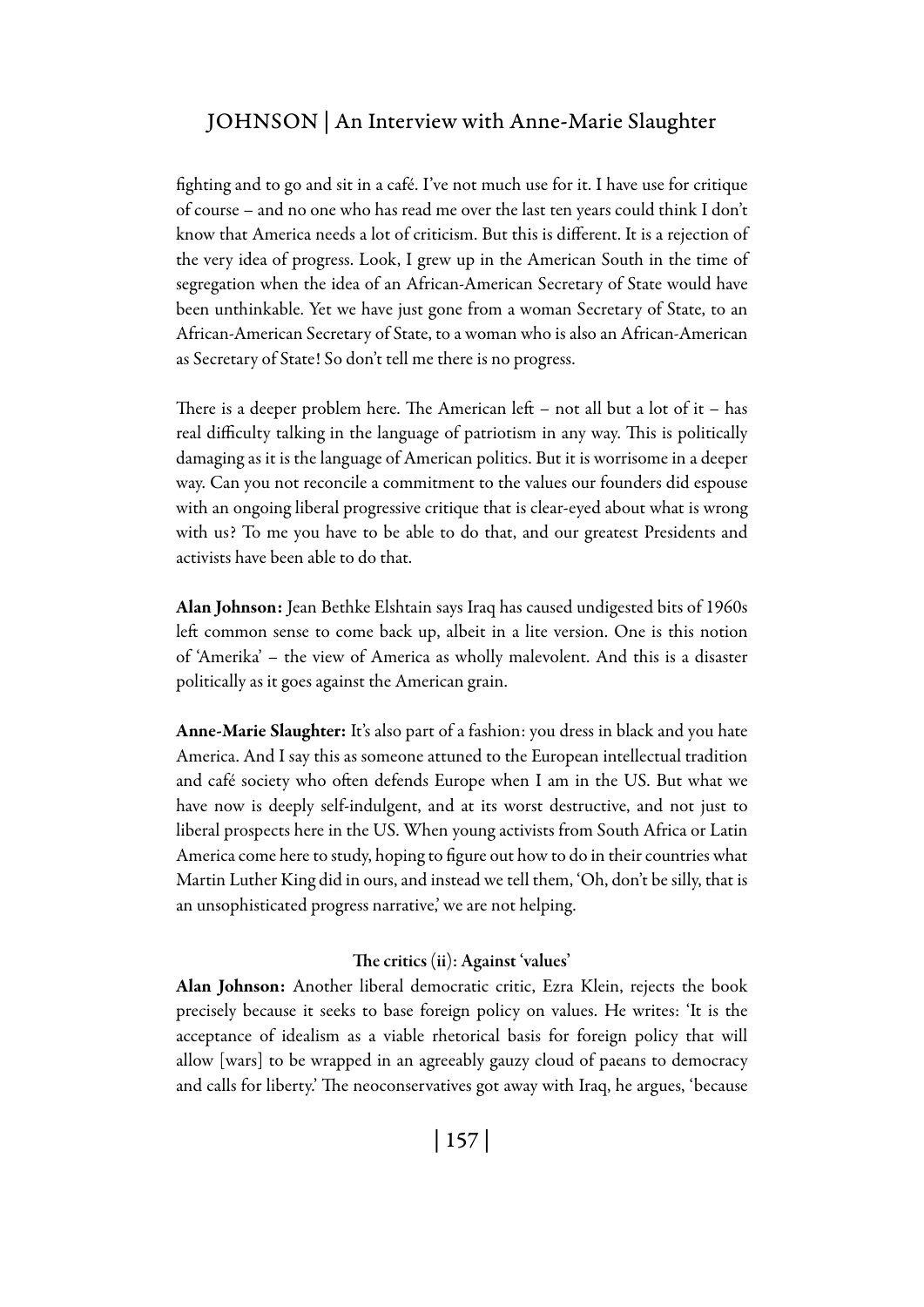Paul Wolfowitz was effectively allowed to keep the conversation based on values … rather than consequences.' He wants a more prudential approach and worries that a values discourse can open the door to a careless foreign policy.

Anne-Marie Slaughter: There is something in that, but look, we seem to have arrived in a place where 'values' is taken as code for 'values of the right.' In the book I make the point that we are all values voters. We should not counterpose values and pragmatism in this way. We need a synthesis – a far more sophisticated and serious effort to establish what our values are and how they have been attained in the past and can be attained now. Don't cede values to one part of the political spectrum and don't assume that because values have been misapplied, or used to duck the hard work, that they don't still have a really important place not just in your rhetoric but in your goals.

It seems to me the reverse is true. If you pretend that your policy is not based on values but is purely pragmatic and prudential you will have to smuggle values in by the back door. Indeed, the secret of the neoconservatives' strength was exactly the ability to say that 'détente' and 'openings to China' were value-neutral – in the end Americans just won't stand for that.

Alan Johnson: I think most electorates are idealistic but they want their government to be prudential about how they pursue those ideals. That is where the majorities lie for progressive foreign policy. To finish, can you tell me what are you working on now?

Anne-Marie Slaughter: I am taking a ten-month sabbatical in Shanghai starting in August. My husband and I are taking our two little boys, who are 8 and 10, and we are putting them in school in Shanghai until May. In that time I am planning to do two things. First, read voraciously, and more widely and deeply than I have been able to do in recent years – I need to recharge my intellectual batteries. Second, take the message of *The Idea That Is America* to Asia. This book was written half for the domestic audience and half for a global audience. If it is published abroad I hope that the foreign title will be *The Idea That Is America: Reintroducing Ourselves to the World*. I will be looking for chances to debate the book in Shanghai and elsewhere in Asia.